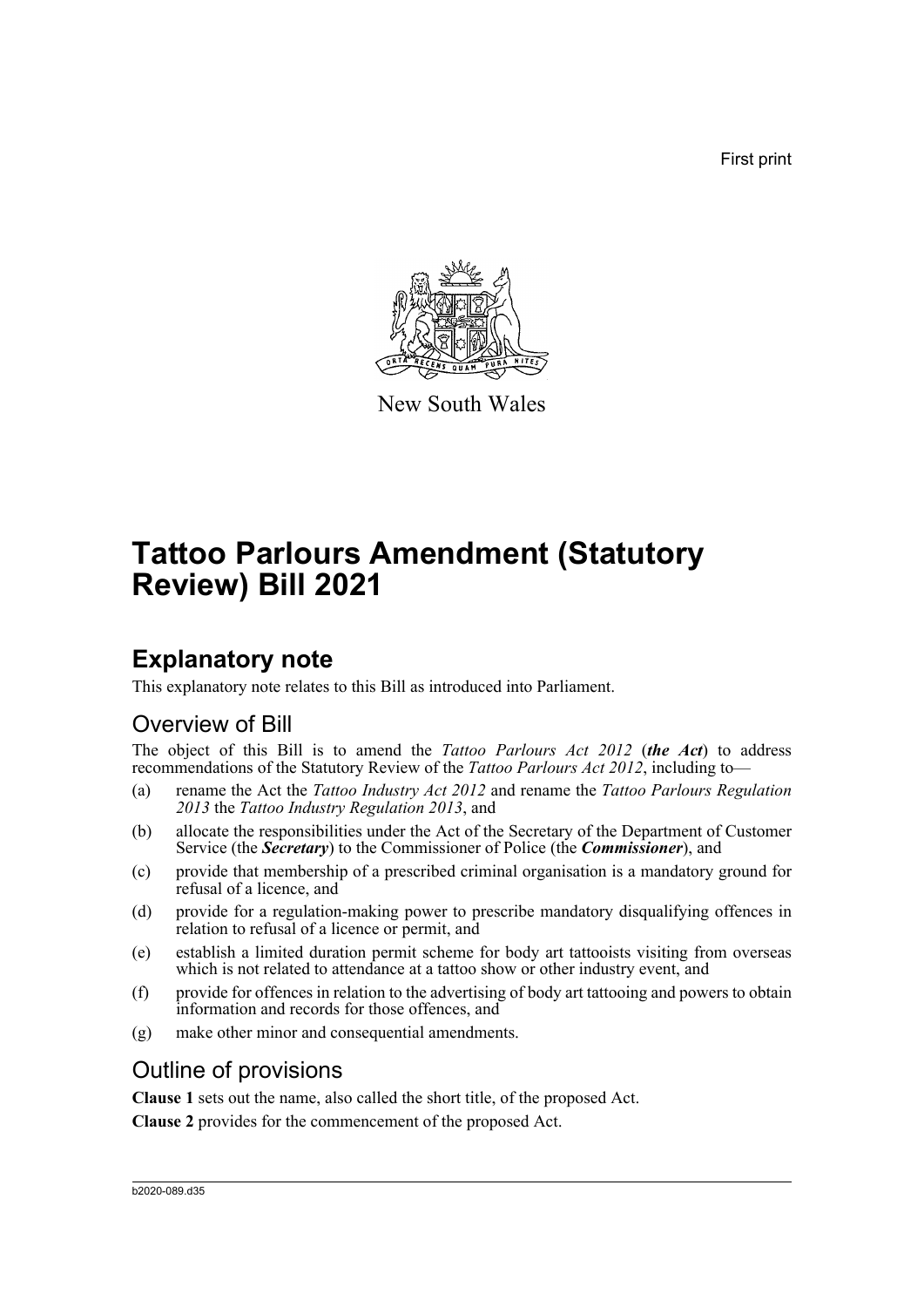### **Schedule 1 Amendment of Tattoo Parlours Act 2012 No 32**

**Schedule 1[1]** renames the Act the *Tattoo Industry Act 2012*.

**Schedule 1[2]** omits the definitions of *adverse security determination* and *Secretary* as a consequence of the changes to reallocate the responsibilities under the Act from the Secretary to the Commissioner. The definition of *operator licence* is omitted as the term is no longer used by the Act.

**Schedule 1[3], [19]–[21], [24], [25], [34]–[36], [38], [44], [58], [63] and [65]–[67]** make amendments in relation to the reallocation of responsibilities under the Act from the Secretary to the Commissioner.

**Schedule 1[4]** amends the definition of *authorised officer* to remove references to investigators within the meaning of the *Fair Trading Act 1987* and to require a member of the NSW Police Force who is not a police officer to be authorised by the Commissioner to exercise the functions of an authorised officer under the Act.

**Schedule 1[5]** inserts the definition of *disqualifying offence* to provide a regulation-making power for particular offences to be mandatory disqualifying offences. The definitions of *licence number*, *member* of a prescribed criminal organisation, *permanent Australian resident*, *permit*, *permit number*, *prescribed criminal organisation* and *visiting tattooist permit* are also inserted. The definition of *master licence* is inserted to replace the term "operator licence".

**Schedule 1[6], [8] and [14]** amend provisions to change the name of an operator licence to a master licence.

**Schedule 1[7]** inserts a power for the regulations to prescribe a body or group as a criminal organisation.

**Schedule 1[9]** provides that an offence under section 7(1) or (1A) does not apply if the individual performs the body art tattooing procedure specified in section  $7(1)$  or  $(\hat{I}A)$  under a visiting tattooist permit.

**Schedule 1[10]–[12]** provide that it is not an offence to employ a person who is the holder of a visiting tattooist permit to work as a body art tattooist.

**Schedule 1[13]** inserts an offence for advertising the carrying on of a body art tattooing business at premises unless the person is a holder of a master licence. It is also an offence for the advertisement not to contain the licence number for the master licence to which the advertisement relates. The proposed section also makes it an offence to advertise the performance of a body art tattooing procedure unless the person is the holder of a master licence, tattooist licence or a permit. It is an offence for the advertisement not to contain the licence number for the master licence, or licence number or permit number for the tattooist licence or permit, to which the advertisement relates.

**Schedule 1[15]** inserts a new heading for Part 3, Division 2 to include a reference to permits.

**Schedule 1[16]** updates a reference to Australian residents to refer to permanent Australian residents.

**Schedule 1[17]** omits a note as a consequence of amendments to section 14 and Part 3, Division 3.

Schedule 1<sup>[18]</sup> provides for the reallocation of the role for investigations, inquiries and determinations about applications for a licence or permit, or for the renewal or restoration of a licence, to the Commissioner instead of the Secretary. The provision also provides for the Commissioner to investigate additional matters, including whether the applicant has been convicted of a disqualifying offence within the period of 10 years before the application was made and whether the applicant is a member of a prescribed criminal organisation or was a member in the 12 months before making the application.

**Schedule 1[22]** clarifies that certain requirements applying to the renewal of a licence also apply to the restoration of a licence.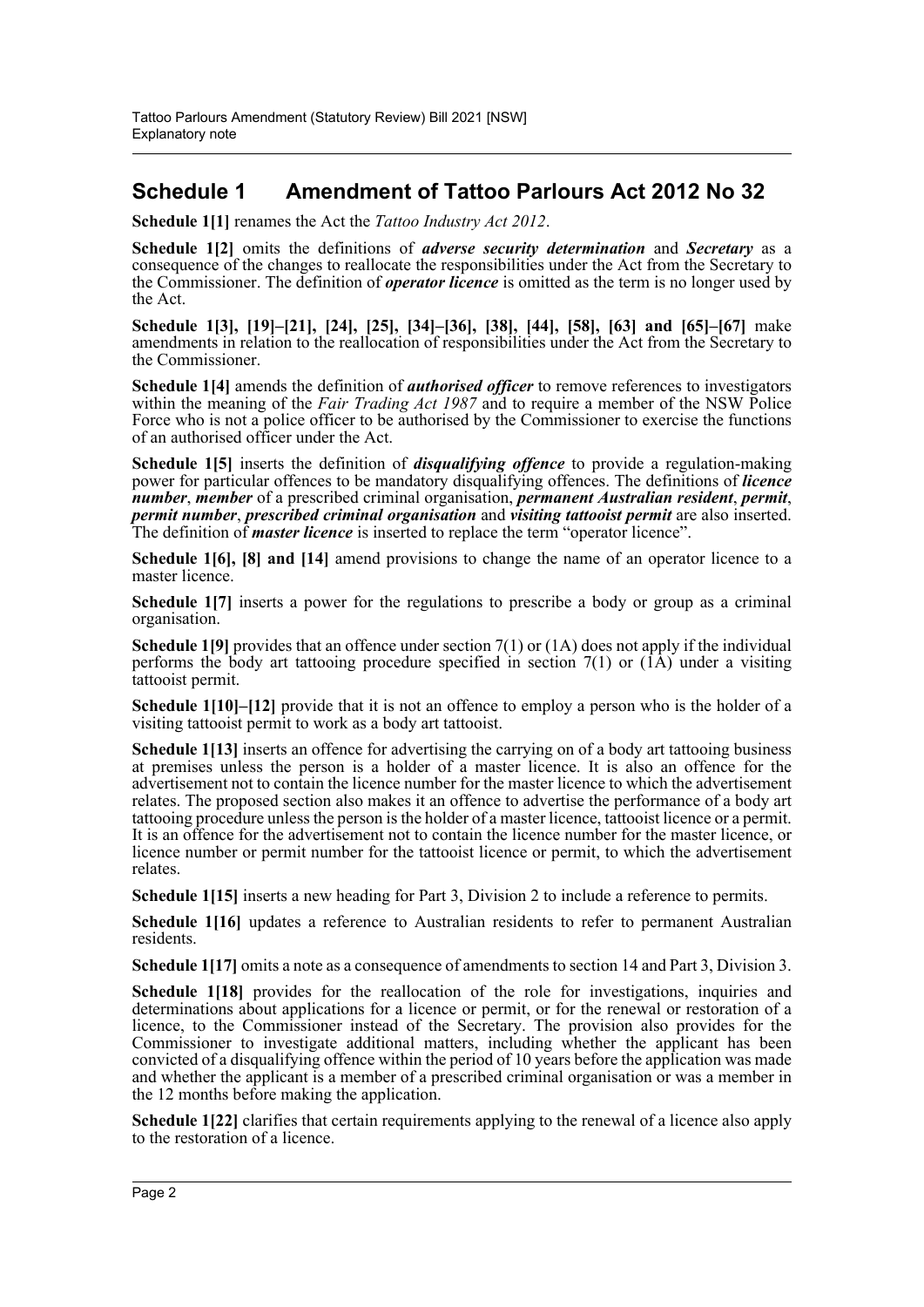**Schedule 1[23], [51], [54] and [56]** update references from "furnish" to "give" consistent with plain English policy.

**Schedule 1[26]** reallocates the responsibilities about the grant, renewal and restoration of a licence to the Commissioner, and provides for the mandatory grounds on which the Commissioner must not grant, renew or restore a licence. These grounds include that the Commissioner is satisfied the applicant has been convicted of a disqualifying offence in the period of 10 years before the application was made, that the applicant is a member of a prescribed criminal organisation or that the applicant was a member in the 12 months before the application was made.

**Schedule 1[27]** requires a licence number to be included in a licence.

**Schedule 1[29]** provides for the reallocation of investigations, inquiries and determinations about existing licensees to the Commissioner without referral by the Secretary. The provision also provides for the Commissioner to investigate and determine whether the holder has been convicted of a disqualifying offence, is a member of a prescribed criminal organisation or was a member in the 12 months before the investigation. **Schedule 1[28] and [30]** make consequential amendments to insert a new heading for the Division and to fix a cross-reference because of the replacement of section 19.

**Schedule 1[31]** relocates section 19(3) and (4) to proposed section 19B and extends the provisions to permits. Section 20 is reinserted with amendments consequent on the reallocation of matters from the Secretary to the Commissioner.

**Schedule 1[32]** substitutes section 22A to provide that the holder of a master licence does not breach a condition of the licence if a person who holds a visiting tattooist permit is permitted to perform a body art tattooing procedure at the licensed premises to which the master licence relates.

**Schedule 1[33]** amends the conditions imposed on a licence under section 24 to avoid duplication as a consequence of the offence provision in proposed section 8A requiring that an advertisement include the licence number of a body art tattooing business.

**Schedule 1[37]** omits section 26(2)(a1) as a consequence of the reallocation of the responsibilities to the Commissioner.

**Schedule 1[39]** inserts proposed Part 3, Division 5A, which provides that a visiting tattooist permit may be granted to an individual who is not a permanent Australian resident that authorises the person to perform body art tattooing procedures, subject to the conditions imposed by the Commissioner, the Act or regulations. The Division sets out requirements relating to the making of applications for a permit and the cancellation or suspension of a permit and the powers of the Commissioner relating to the permit and the form of the permit.

**Schedule 1[40]** amends the Division heading as a consequence of the proposed amendment to section 27 to include decisions about permits as decisions for which a person may apply to the Civil and Administrative Tribunal for an administrative review.

**Schedule 1[41]** makes a consequential amendment.

**Schedule 1[42]** inserts additional decisions for which a person may apply to the Civil and Administrative Review Tribunal for administrative review.

**Schedule 1[43]** provides that the time at which the application for the grant of a visiting tattooist permit is taken to have been refused is the same as for a licence for the purposes of the Act, section 27.

**Schedule 1[45]** omits the provision that disapplied the *Administrative Decisions Review Act 1997*, section 53 (Internal reviews) for decisions referred to in the Act, section 27(1).

**Schedule 1[46]** inserts proposed Part 4, Division 2A, which provides for additional enforcement powers for the purpose of investigating an offence under proposed section 8A. The power enables an authorised officer to require a person to give information or records or answer questions and enables the authorised officer to record questions and answers in certain circumstances. The power applies whether or not a power of entry is exercised under Part 4.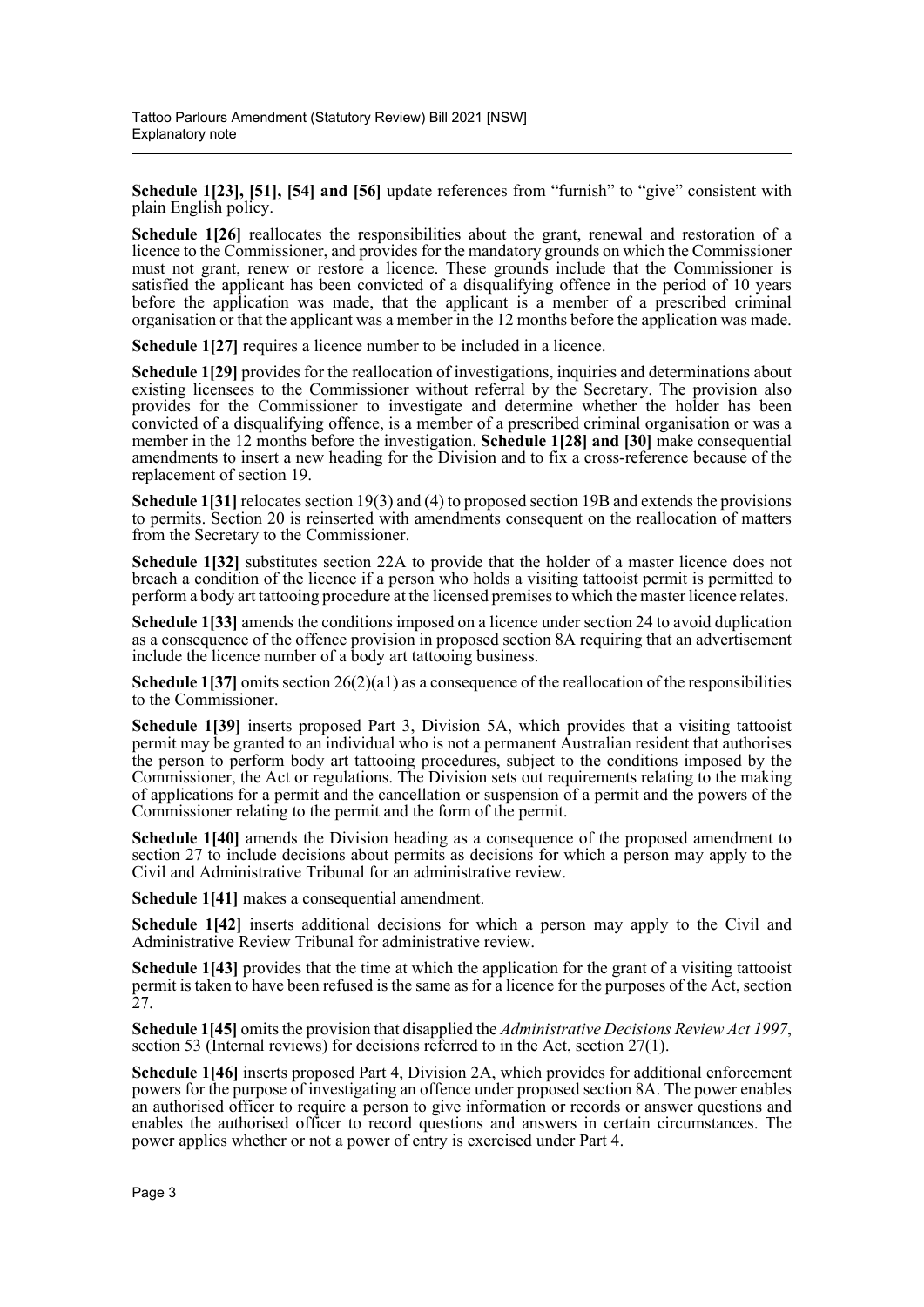**Schedule 1[47]–[49]** extend the requirement to produce a licence under section 32 to visiting tattooist permits.

**Schedule 1[50]** inserts proposed section 32A to require the Commissioner to issue an authorised officer who is not a police officer with an identification card, and to require the authorised officer to present the card to a person on request when exercising a function under the Act.

**Schedule 1[52], [53], [55] and [57]** make consequential amendments as a result of the insertion of proposed Part 4, Division 2A to extend provisions relating to requirements to give records or information or answer questions to proposed sections 31B and 31C.

**Schedule 1[59]** makes an amendment to omit the NSW Police Force from the list of relevant agencies consequent on the transfer of responsibilities under the Act to the Commissioner.

**Schedule 1[60] and [61]** make amendments to omit reference to permits being issued under the regulations as a consequence of the proposed definition of *permit*.

**Schedule 1[62]** provides for an additional matter for which a certificate signed by the Commissioner is admissible in evidence in proceedings and is evidence of the matter.

**Schedule 1[64]** extends the operation of section 37 to visiting tattooist permits.

**Schedule 1[68]** provides that the regulations may make provision for or with respect to the conditions of permits, in addition to licences.

**Schedule 1[69]** inserts savings, transitional and other provisions.

#### **Schedule 2 Amendment of other instruments**

**Schedule 2.1–2.4, 2.5[2], 2.6 and 2.7[2]** make consequential amendments to update references to the short title of the Act.

**Schedule 2.5[1] and [4]** amend the *Road Transport Act 2013* to extend certain provisions to include permits.

**Schedule 2.5[3] and 2.7[6], [8], [21] and [22]** make amendments to the *Road Transport Act 2013* and the *Tattoo Parlours Regulation 2013* in relation to the reallocation of responsibilities under the Act from the Secretary to the Commissioner.

**Schedule 2.5[5]** amends the *Road Transport Act 2013* to require photographs under the *Road Transport Act 2013*, Part 3.5 to be provided to the Commissioner on request if the request relates to the administration of the Act.

**Schedule 2.7[1]** renames the *Tattoo Parlours Regulation 2013* the *Tattoo Industry Regulation 2013*.

**Schedule 2.7[3] and [4]** make consequential amendments to the *Tattoo Parlours Regulation 2013* to reflect the different types of permits that may be issued under the Act or the *Tattoo Industry Regulation 2013*.

**Schedule 2.7[5], [10], [14], [15], [17], [19], [20], [24] and [25]** amend provisions of the *Tattoo Parlours Regulation 2013* to change the name of an operator licence to a master licence.

**Schedule 2.7[7]** updates references in the *Tattoo Parlours Regulation 2013* to Australian residents to refer to permanent Australian residents.

**Schedule 2.7[9]** inserts Part 2, Division 2 into the *Tattoo Parlours Regulation 2013*. The proposed Division provides for the maximum period a visiting tattooist permit may be granted for, the information and documents to accompany applications for visiting tattooist permits, the time in which an application must be made before the permit is to commence and the grounds for refusing to grant a permit.

**Schedule 2.7[11], [12] and [18]** amend references in the *Tattoo Parlours Regulation 2013* to refer only to the Minister administering the *Police Act 1990*.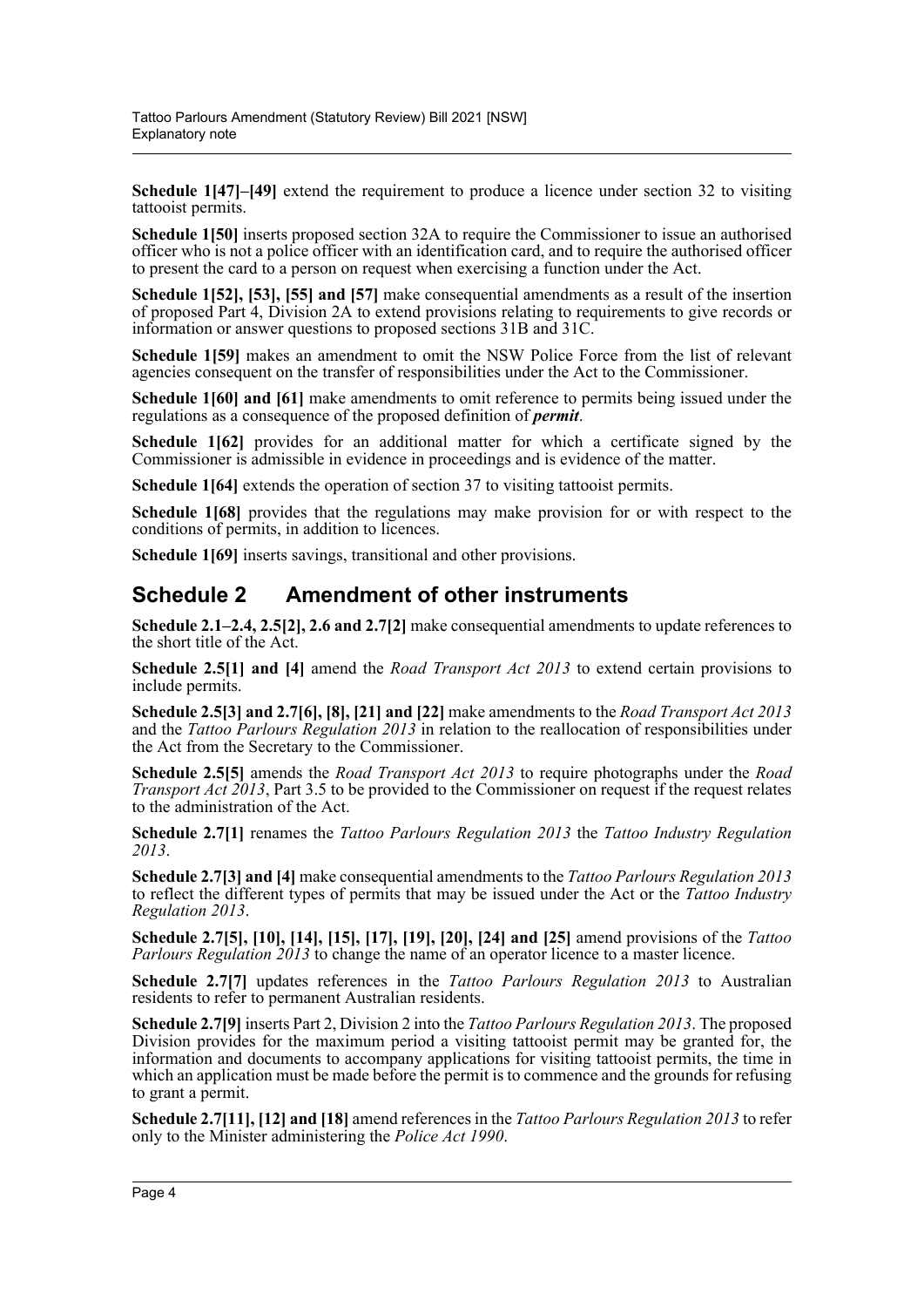**Schedule 2.7[13] and [29]** insert provisions into the *Tattoo Parlours Regulation 2013* to prescribe certain organisations and groups as criminal organisations.

**Schedule 2.7[16]** makes an amendment to the *Tattoo Parlours Regulation 2013* as a consequence of proposed amendments to the Act, section 24.

**Schedule 2.7[23]** inserts a fee under the *Tattoo Parlours Regulation 2013* for a visiting tattooist permit.

**Schedule 2.7[27]** provides for a fee under the *Tattoo Parlours Regulation 2013* for a replacement permit. **Schedule 2.7[26]** makes a consequential amendment.

**Schedule 2.7[28]** prescribes offences under the *Tattoo Parlours Regulation 2013* relating to the advertising of tattooing services under the Act, proposed section 8A as penalty notice offences and prescribes the amount payable for each offence.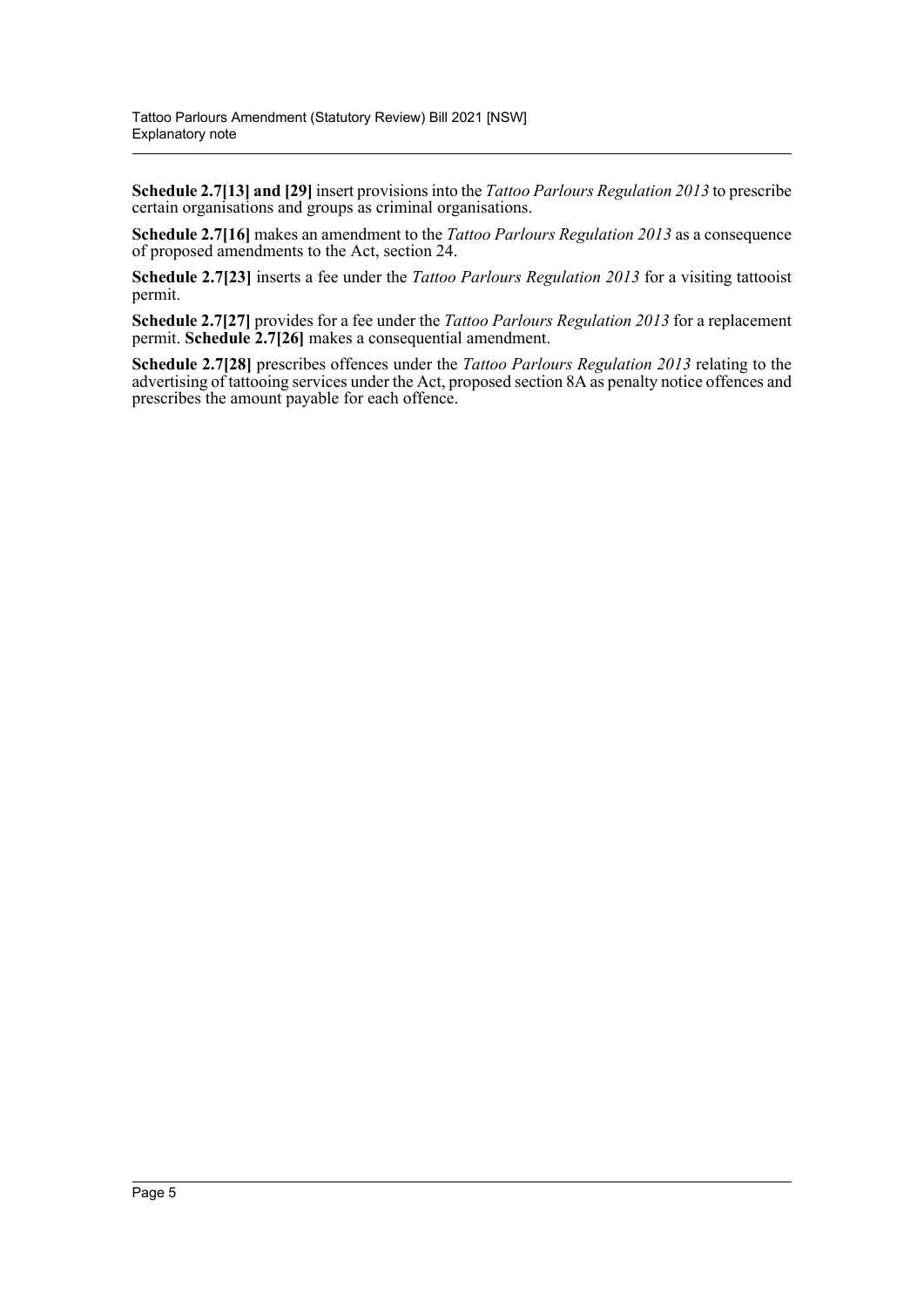First print



New South Wales

# **Tattoo Parlours Amendment (Statutory Review) Bill 2021**

## **Contents**

|            |                                                    | Page |
|------------|----------------------------------------------------|------|
|            | Name of Act                                        |      |
|            | Commencement                                       |      |
| Schedule 1 | <b>Amendment of Tattoo Parlours Act 2012 No 32</b> |      |
| Schedule 2 | <b>Amendment of other Acts and instruments</b>     |      |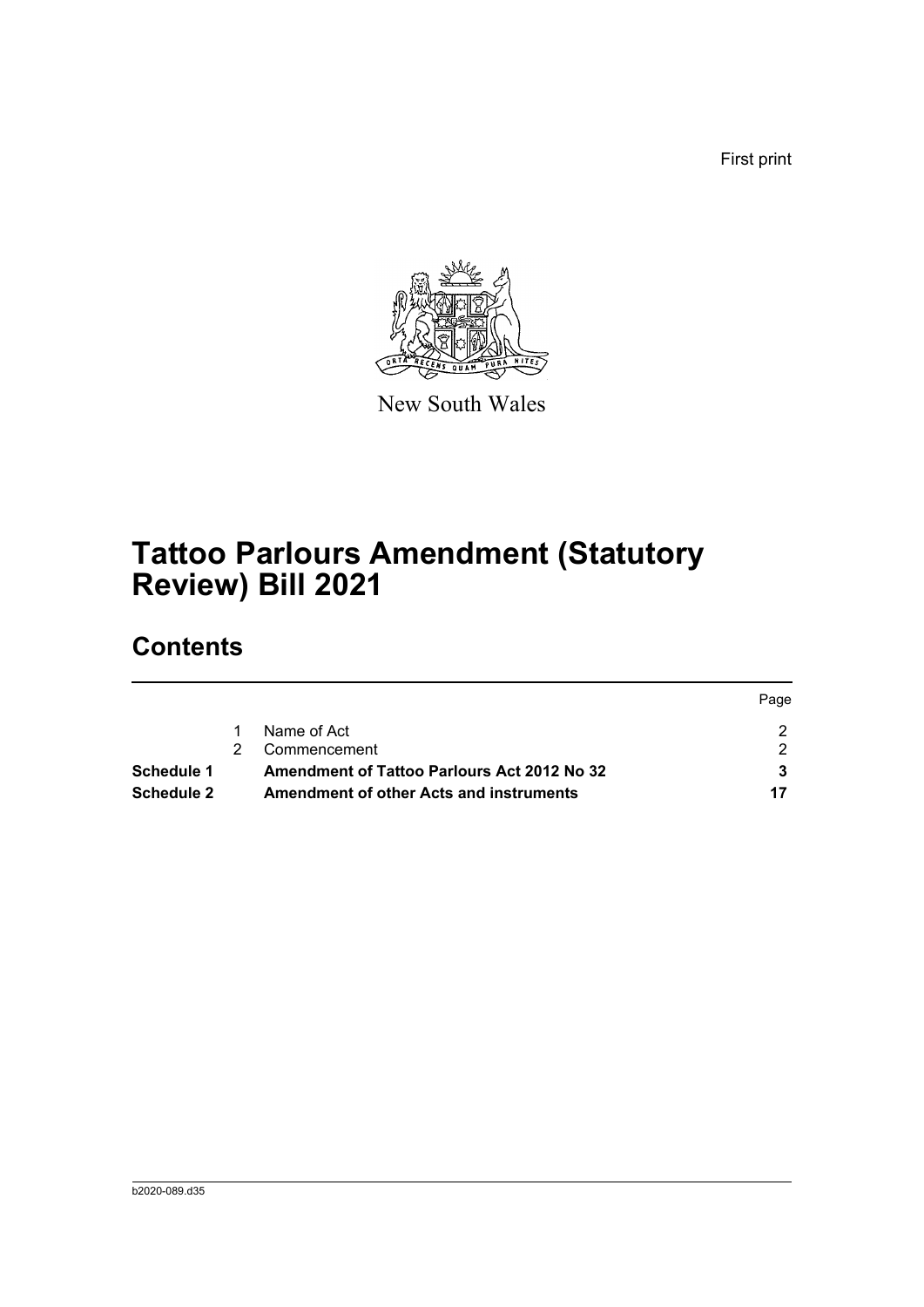

New South Wales

# **Tattoo Parlours Amendment (Statutory Review) Bill 2021**

No , 2021

#### **A Bill for**

An Act to amend the *Tattoo Parlours Act 2012* to make miscellaneous amendments resulting from a review of the *Tattoo Parlours Act 2012*; and for related purposes.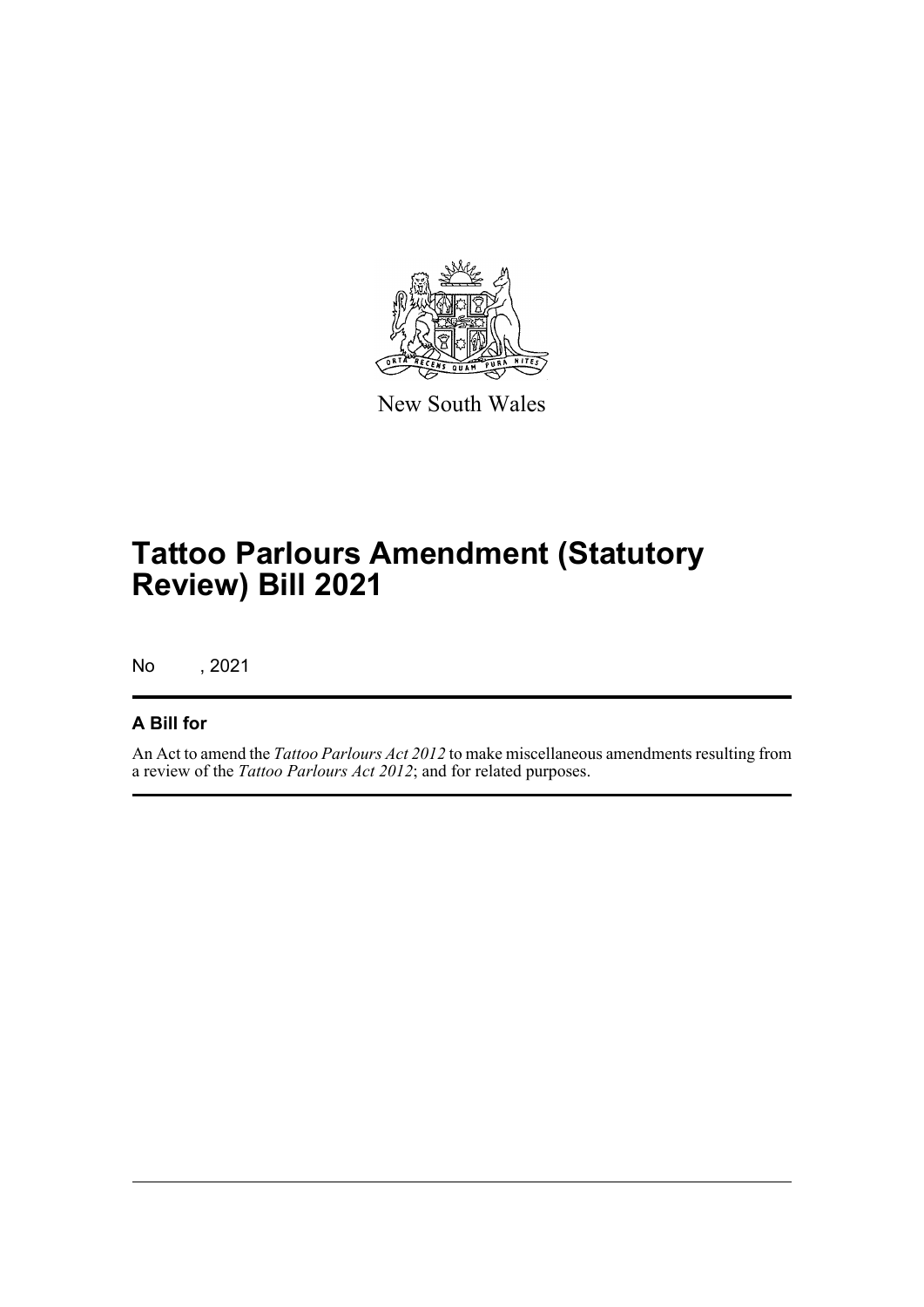Tattoo Parlours Amendment (Statutory Review) Bill 2021 [NSW]

<span id="page-7-1"></span><span id="page-7-0"></span>

| The Legislature of New South Wales enacts—                             | 1              |
|------------------------------------------------------------------------|----------------|
| Name of Act                                                            | $\mathcal{P}$  |
| This Act is the Tattoo Parlours Amendment (Statutory Review) Act 2021. | 3              |
| <b>Commencement</b>                                                    | $\overline{a}$ |
| This Act commences on a day or days to be appointed by proclamation.   | 5              |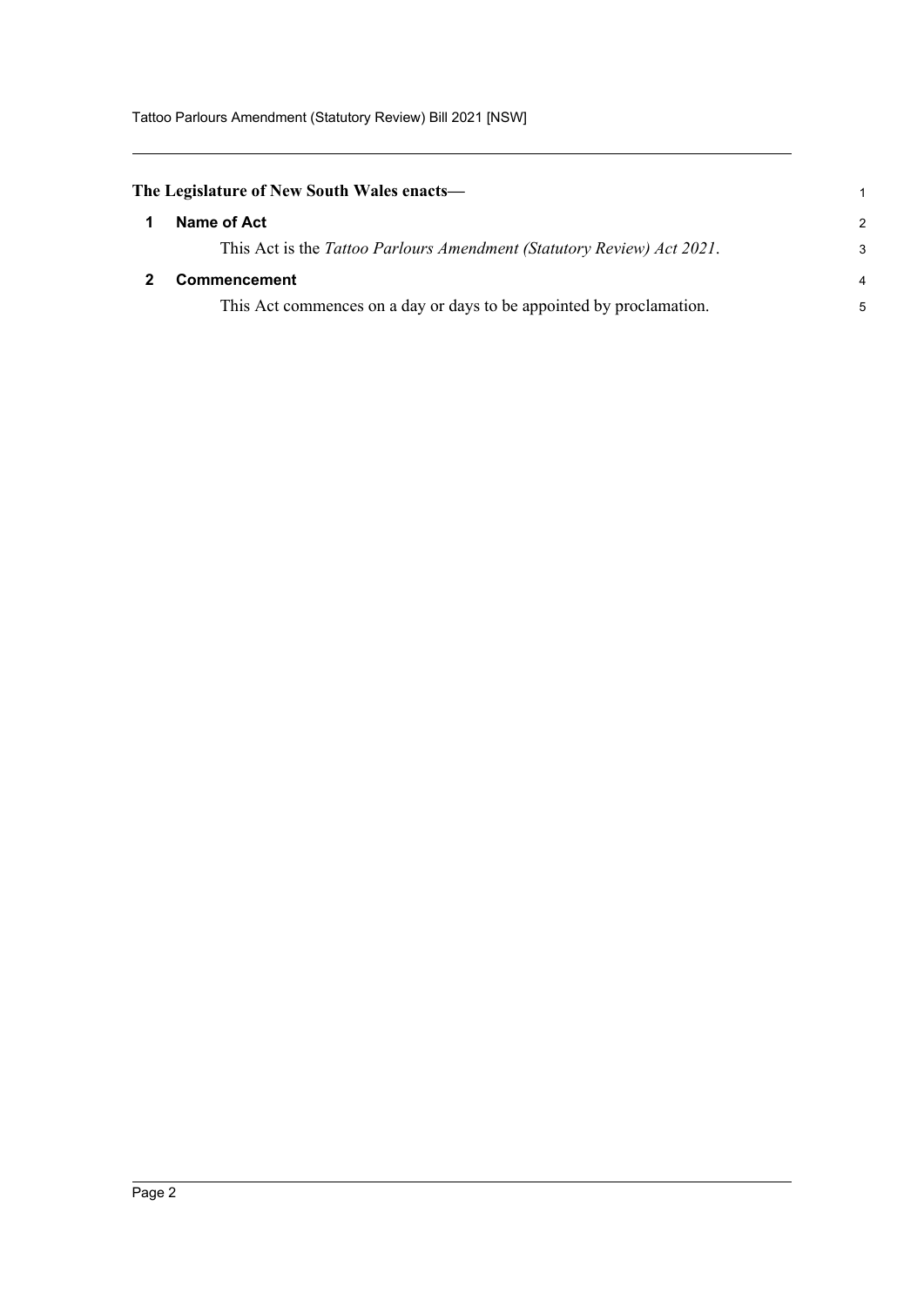<span id="page-8-0"></span>

|     | <b>Schedule 1</b>             |             | <b>Amendment of Tattoo Parlours Act 2012 No 32</b>                                                                                                                                                                                       | $\mathbf{1}$                   |
|-----|-------------------------------|-------------|------------------------------------------------------------------------------------------------------------------------------------------------------------------------------------------------------------------------------------------|--------------------------------|
| [1] | <b>Section 1 Name of Act</b>  |             |                                                                                                                                                                                                                                          | $\overline{2}$                 |
|     |                               |             | Omit "Tattoo Parlours Act 2012". Insert instead "Tattoo Industry Act 2012".                                                                                                                                                              | 3                              |
| [2] | <b>Section 3 Definitions</b>  |             |                                                                                                                                                                                                                                          | $\overline{4}$                 |
|     | from section $3(1)$ .         |             | Omit the definitions of <i>adverse security determination</i> , <i>operator licence</i> and <i>Secretary</i>                                                                                                                             | 5<br>6                         |
| [3] |                               |             | Sections 3(1), definition of "approved", 6(4), 10, 11, 13(2), 13A, 13B, 16, heading, (2)<br>and (4), 17, 22(1), 23(1), 25, 26(2), except 26(2)(a1), (4), (6) and (7), 27(1), 36(1) and (3),<br>36A(1), 40, heading and (2) and 41(2)(e1) | $\overline{7}$<br>$\bf 8$<br>9 |
|     |                               |             | Omit "Secretary" wherever occurring. Insert instead "Commissioner".                                                                                                                                                                      | $10$                           |
| [4] |                               |             | Section 3(1), definition of "authorised officer", paragraphs (a) and (b)                                                                                                                                                                 | 11                             |
|     |                               |             | Omit the paragraphs. Insert instead—                                                                                                                                                                                                     | 12                             |
|     |                               | (a)         | a police officer,                                                                                                                                                                                                                        | 13                             |
|     |                               | (b)         | a member of the NSW Police Force, other than a police officer, who is<br>authorised by the Commissioner in writing to exercise the functions of<br>an authorised officer under this Act,                                                 | 14<br>15<br>16                 |
| [5] | Section 3(1)                  |             |                                                                                                                                                                                                                                          | 17                             |
|     | Insert in alphabetical order— |             |                                                                                                                                                                                                                                          | 18                             |
|     |                               |             | disqualifying offence means an offence prescribed by the regulations to be a<br>disqualifying offence for-                                                                                                                               | 19<br>20                       |
|     |                               | (a)         | all licences and permits, or                                                                                                                                                                                                             | 21                             |
|     |                               | (b)         | a type of licence or permit.                                                                                                                                                                                                             | 22                             |
|     |                               | section 18. | <i>licence number</i> , for a licence, means the number included in the licence under                                                                                                                                                    | 23<br>24                       |
|     |                               |             | <i>master licence</i> —see section 9.                                                                                                                                                                                                    | 25                             |
|     |                               |             | member, of a prescribed criminal organisation, includes the following-                                                                                                                                                                   | 26                             |
|     |                               | (a)         | a director or an officer of the organisation,                                                                                                                                                                                            | 27                             |
|     |                               | (b)         | an associate member or prospective member, however described, of the<br>organisation,                                                                                                                                                    | 28<br>29                       |
|     |                               | (c)         | a person who identifies in some way with the organisation, including by<br>wearing or carrying clothing, jewellery or an accessory displaying-                                                                                           | 30<br>31                       |
|     |                               |             | the colours, club patch, insignia or image of a prescribed criminal<br>(i)<br>organisation, or                                                                                                                                           | 32<br>33                       |
|     |                               |             | an image, symbol, abbreviation, acronym or other form of<br>(ii)<br>writing that indicates membership of, or an association with, a<br>prescribed criminal organisation,                                                                 | 34<br>35<br>36                 |
|     |                               | (d)         | a person who is treated by the organisation, or persons who belong to<br>the organisation in some way, as if the person belongs to the<br>organisation.                                                                                  | 37<br>38<br>39                 |
|     |                               |             | <i>permanent Australian resident</i> means a person resident in Australia whose<br>continued presence in Australia is not subject to a limitation as to time<br>imposed by or in accordance with law.                                    | 40<br>41<br>42                 |
|     |                               |             | <i>permit</i> means a permit under this Act or the regulations.                                                                                                                                                                          | 43                             |
|     |                               |             |                                                                                                                                                                                                                                          |                                |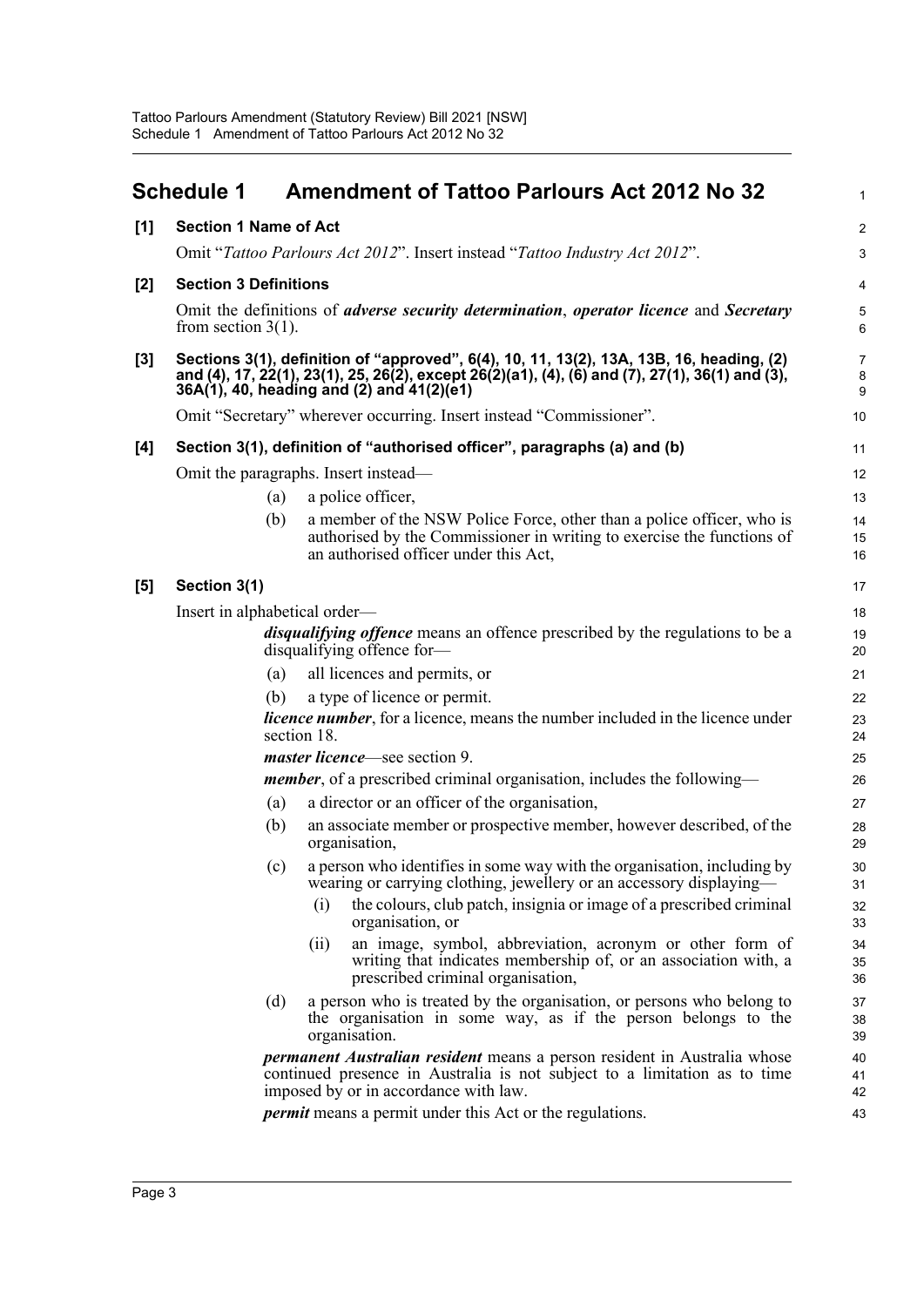|        |    |                   |                         | <i>permit number</i> , for a visiting tattooist permit, means the permit number<br>included in the permit under section 26D.                                                             | 1<br>$\overline{\mathbf{c}}$ |
|--------|----|-------------------|-------------------------|------------------------------------------------------------------------------------------------------------------------------------------------------------------------------------------|------------------------------|
|        |    |                   |                         | <i>prescribed criminal organisation—see section 4A.</i>                                                                                                                                  | 3                            |
|        |    |                   |                         | visiting tattooist permit-see section 26A(1).                                                                                                                                            | 4                            |
| [6]    |    |                   |                         | Sections 3(1), definition of "licensed premises", 6, 7, 9(1)(a), 11, 12(1), 16(4), 21(1), 22,<br>$23(1), 28(1)(a)$ and $29(1)(a)$                                                        | 5<br>6                       |
|        |    |                   |                         | Omit "an operator licence" wherever occurring. Insert instead "a master licence".                                                                                                        | 7                            |
| $[7]$  |    | <b>Section 4A</b> |                         |                                                                                                                                                                                          | 8                            |
|        |    |                   | Insert after section 4- |                                                                                                                                                                                          | 9                            |
|        | 4A |                   |                         | <b>Prescribed criminal organisations</b>                                                                                                                                                 | 10                           |
|        |    | (1)               |                         | The regulations may prescribe an incorporated body or unincorporated group,<br>however structured, to be a <i>prescribed criminal organisation</i> .                                     | 11<br>12                     |
|        |    | (2)               |                         | The body or group may be prescribed whether or not the body or group is—                                                                                                                 | 13                           |
|        |    |                   | (a)                     | based outside New South Wales, or                                                                                                                                                        | 14                           |
|        |    |                   | (b)                     | consists of persons who are not ordinarily resident in New South Wales.                                                                                                                  | 15                           |
|        |    | (3)               |                         | The Minister must consider the advice of the Commissioner before<br>recommending the making of a regulation that prescribes a body or group to<br>be a prescribed criminal organisation. | 16<br>17<br>18               |
| [8]    |    |                   |                         | Sections 6(2) and 12, heading                                                                                                                                                            | 19                           |
|        |    |                   |                         | Omit "operator licence" wherever occurring. Insert instead "master licence".                                                                                                             | 20                           |
| [9]    |    |                   |                         | Section 7 Body art tattooists to be licensed                                                                                                                                             | 21                           |
|        |    |                   |                         | Insert after section $7(2)(a)$ —                                                                                                                                                         | 22                           |
|        |    |                   | (a1)                    | if the individual performs the procedure under a visiting tattooist<br>permit, or                                                                                                        | 23<br>24                     |
| [10]   |    |                   | Section 8, heading      |                                                                                                                                                                                          | 25                           |
|        |    |                   |                         | Insert "or hold permit" after "licensed".                                                                                                                                                | 26                           |
| $[11]$ |    | Section 8(1)      |                         |                                                                                                                                                                                          | 27                           |
|        |    |                   |                         | Insert "or a visiting tattooist permit" after "licence".                                                                                                                                 | 28                           |
| $[12]$ |    | Section 8(2)      |                         |                                                                                                                                                                                          | 29                           |
|        |    |                   |                         | Insert "or did not hold a visiting tattooist permit" after "unlicensed".                                                                                                                 | 30                           |
| [13]   |    | <b>Section 8A</b> |                         |                                                                                                                                                                                          | 31                           |
|        |    |                   | Insert after section 8- |                                                                                                                                                                                          | 32                           |
|        | 8A |                   |                         | <b>Advertising body art tattooing</b>                                                                                                                                                    | 33                           |
|        |    | (1)               |                         | A person must not advertise that the person carries on a body art tattooing<br>business at premises unless the person is the holder of a master licence.                                 | 34<br>35                     |
|        |    |                   |                         | Maximum penalty-                                                                                                                                                                         | 36                           |
|        |    |                   | (a)                     | for a corporation-100 penalty units, or                                                                                                                                                  | 37                           |
|        |    |                   | (b)                     | for an individual—50 penalty units.                                                                                                                                                      | 38                           |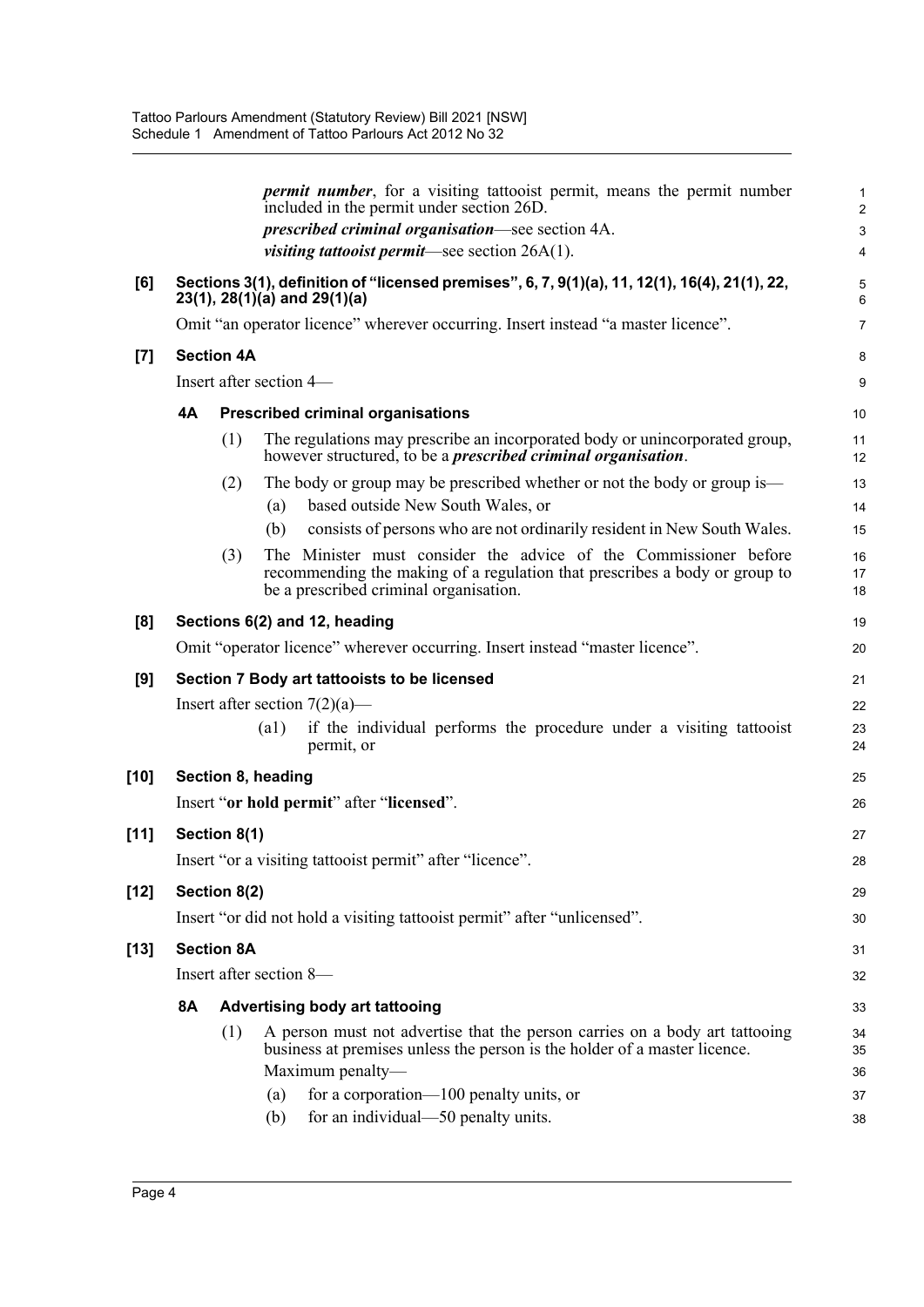(2) The holder of a master licence must ensure an advertisement for the holder's body art tattooing business includes the licence number for the master licence to which the advertisement relates.

35 36

37 38

43 44

Maximum penalty—

- (a) for a corporation—100 penalty units, or
- (b) for an individual—50 penalty units.
- (3) A person must not advertise that the person performs, or is willing to perform, a body art tattooing procedure referred to in the advertisement unless the person is—
	- (a) an individual who carries out the procedure as a self-employed individual at premises for which the individual holds a master licence, or
	- (b) the holder of—

(i) a tattooist licence, or

(ii) a permit.

Maximum penalty—50 penalty units.

(4) An individual who carries out a body art tattooing procedure as a self-employed individual must ensure that an advertisement for a body art tattooing procedure performed by the individual contains the licence number for the master licence to which the advertisement relates.

Maximum penalty—50 penalty units.

- (5) The holder of a tattooist licence or the holder of a permit must ensure an advertisement for a body art tattooing procedure performed by the holder contains the licence number or permit number for the holder to whom the advertisement relates. Maximum penalty—50 penalty units.
- (6) In this section—

*advertisement* includes a reference to any form of notice or statement in the nature of an advertisement.

**Example of an advertisement—** a notice or statement on a social media platform that takes the nature of an advertisement about the performance of a body art tattooing procedure

## **[14] Section 9 Types of licences and authorisation conferred by licence**

Omit "An operator licence" from section 9(2). Insert instead "A master licence".

#### **[15] Part 3, Division 2, heading**

Omit the heading. Insert instead—

#### **Division 2 Licence and permit applications and granting of licences**

**[16] Section 11 Licence applications**

Omit section 11(4)(b). Insert instead—

(b) an individual who is not an Australian citizen or a permanent Australian resident, or

#### **[17] Section 13A Renewal of licence**

Omit the note to section 13A(4).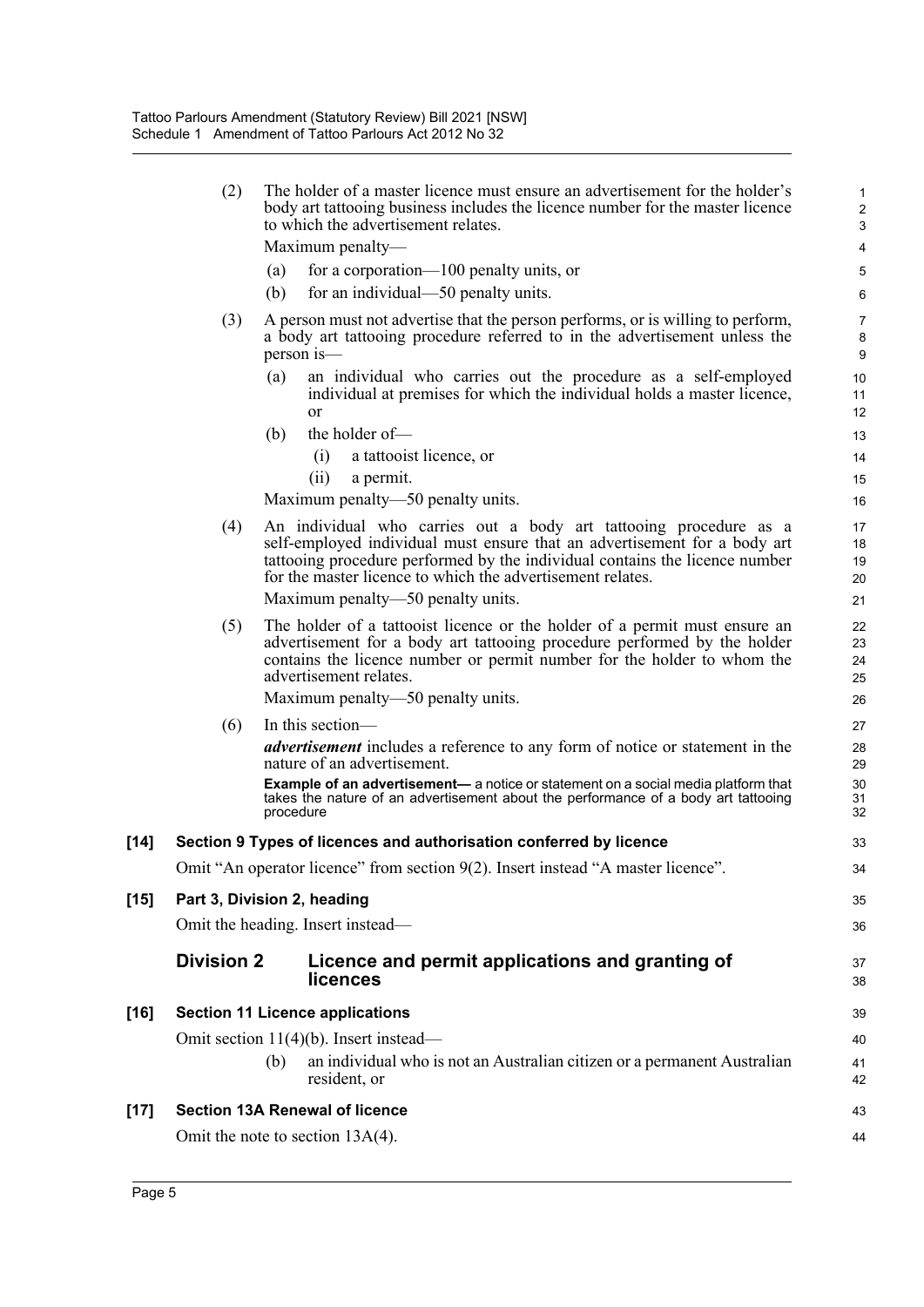| $[18]$ |    | <b>Section 14</b>                 |         |                                                                                                                                                                                                                                                                                                                                                                    | $\mathbf{1}$                             |
|--------|----|-----------------------------------|---------|--------------------------------------------------------------------------------------------------------------------------------------------------------------------------------------------------------------------------------------------------------------------------------------------------------------------------------------------------------------------|------------------------------------------|
|        |    | Omit the section. Insert instead— |         |                                                                                                                                                                                                                                                                                                                                                                    | $\boldsymbol{2}$                         |
|        | 14 | applications                      |         | Investigations, inquiries and determinations in relation to licence or permit                                                                                                                                                                                                                                                                                      | 3<br>4                                   |
|        |    |                                   |         | If the Commissioner receives an application for a licence or permit, or for the<br>renewal or restoration of a licence, the Commissioner may carry out the<br>investigations or inquiries in relation to the application the Commissioner<br>considers necessary for a proper consideration of the application, including in<br>relation to the following matters— | 5<br>$\,6\,$<br>$\overline{7}$<br>8<br>9 |
|        |    | (a)                               | permit, | whether the applicant is a fit and proper person to hold a licence or                                                                                                                                                                                                                                                                                              | 10<br>11                                 |
|        |    | (b)                               |         | whether a close associate of the applicant is a fit and proper person,                                                                                                                                                                                                                                                                                             | 12                                       |
|        |    | (c)                               |         | whether it would be contrary to the public interest for-                                                                                                                                                                                                                                                                                                           | 13                                       |
|        |    |                                   | (i)     | the licence to be granted, renewed or restored, or                                                                                                                                                                                                                                                                                                                 | 14                                       |
|        |    |                                   | (ii)    | the permit to be granted,                                                                                                                                                                                                                                                                                                                                          | 15                                       |
|        |    | (d)                               |         | whether the applicant has, within the period of 10 years before the<br>application was made, been convicted in New South Wales or<br>elsewhere, of a disqualifying offence for the type of licence or permit<br>applied for, whether or not the offence is an offence under New South<br>Wales law,                                                                | 16<br>17<br>18<br>19<br>20               |
|        |    | (e)                               |         | whether the applicant—                                                                                                                                                                                                                                                                                                                                             | 21                                       |
|        |    |                                   | (i)     | is a member of a prescribed criminal organisation, or                                                                                                                                                                                                                                                                                                              | 22                                       |
|        |    |                                   | (ii)    | was a member of a prescribed criminal organisation in the 12<br>months before making the application.                                                                                                                                                                                                                                                              | 23<br>24                                 |
| $[19]$ |    | Section 15, heading               |         |                                                                                                                                                                                                                                                                                                                                                                    | 25                                       |
|        |    | Omit "Secretary or".              |         |                                                                                                                                                                                                                                                                                                                                                                    | 26                                       |
| $[20]$ |    | Section 15(1)                     |         |                                                                                                                                                                                                                                                                                                                                                                    | 27                                       |
|        |    |                                   |         | Omit "The Secretary or the". Insert instead "The".                                                                                                                                                                                                                                                                                                                 | 28                                       |
| $[21]$ |    | Section 15(1)                     |         |                                                                                                                                                                                                                                                                                                                                                                    | 29                                       |
|        |    |                                   |         | Omit "the Secretary or" wherever occurring.                                                                                                                                                                                                                                                                                                                        | 30                                       |
| [22]   |    | Section 15(1)                     |         |                                                                                                                                                                                                                                                                                                                                                                    | 31                                       |
|        |    |                                   |         | Insert "or restoration" after "renewal".                                                                                                                                                                                                                                                                                                                           | 32                                       |
| $[23]$ |    | Sections 15(1)(d) and 19A(1)(d)   |         |                                                                                                                                                                                                                                                                                                                                                                    | 33                                       |
|        |    |                                   |         | Omit "furnish" wherever occurring. Insert instead "give".                                                                                                                                                                                                                                                                                                          | 34                                       |
| $[24]$ |    | Section 15(3)                     |         |                                                                                                                                                                                                                                                                                                                                                                    | 35                                       |
|        |    |                                   |         | Omit the subsection. Insert instead—                                                                                                                                                                                                                                                                                                                               | 36                                       |
|        |    | (3)                               |         | The Commissioner may refuse to determine an application if a requirement<br>made under this section in relation to the application is not complied with.                                                                                                                                                                                                           | 37<br>38                                 |
| $[25]$ |    | Section 16(1)                     |         |                                                                                                                                                                                                                                                                                                                                                                    | 39                                       |
|        |    |                                   |         | Omit the subsection. Insert instead—                                                                                                                                                                                                                                                                                                                               | 40                                       |
|        |    |                                   |         |                                                                                                                                                                                                                                                                                                                                                                    |                                          |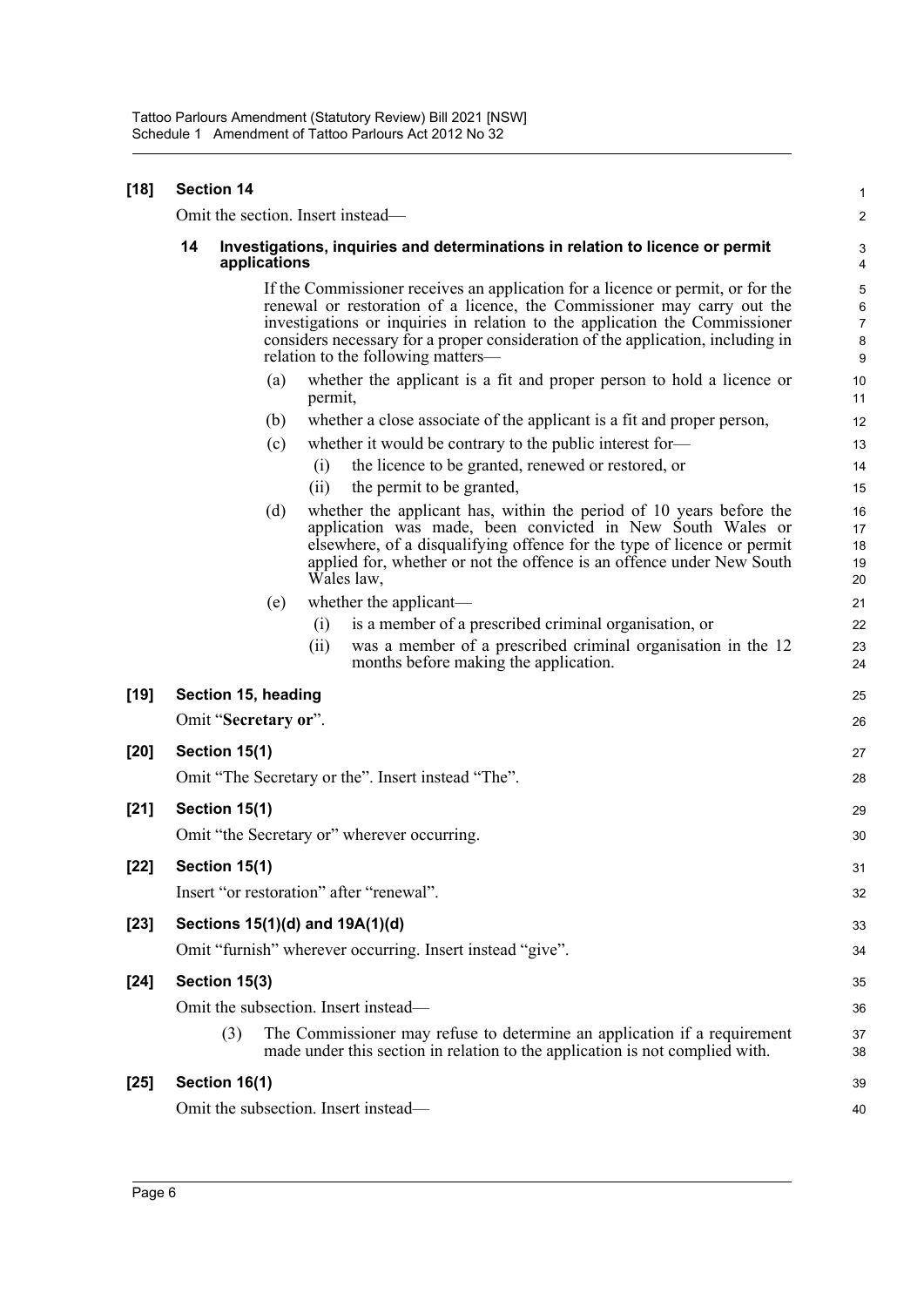|        | (1)                               |     | The Commissioner may, after considering an application for a licence or for<br>the renewal or restoration of a licence—                                                                                                                                                                                           | $\mathbf{1}$<br>$\overline{2}$ |
|--------|-----------------------------------|-----|-------------------------------------------------------------------------------------------------------------------------------------------------------------------------------------------------------------------------------------------------------------------------------------------------------------------|--------------------------------|
|        |                                   | (a) | grant, renew or restore the licence, or                                                                                                                                                                                                                                                                           | 3                              |
|        |                                   | (b) | refuse to grant, renew or restore the licence.                                                                                                                                                                                                                                                                    | 4                              |
| $[26]$ | Section 16(3)                     |     |                                                                                                                                                                                                                                                                                                                   | 5                              |
|        |                                   |     | Omit the subsection. Insert instead—                                                                                                                                                                                                                                                                              | $\,6\,$                        |
|        | (3)                               |     | The Commissioner must not grant, renew or restore a licence if—                                                                                                                                                                                                                                                   | $\overline{7}$                 |
|        |                                   | (a) | the Commissioner is satisfied the application for the licence or for the<br>renewal or restoration of the licence was not properly made, or                                                                                                                                                                       | 8<br>9                         |
|        |                                   | (b) | the applicant is a controlled member of a declared organisation, or                                                                                                                                                                                                                                               | 10                             |
|        |                                   |     | Note- Controlled members are prohibited from applying for licences-see the<br>Crimes (Criminal Organisations Control) Act 2012, section 27.                                                                                                                                                                       | 11<br>12                       |
|        |                                   | (c) | the Commissioner is satisfied the applicant is not a fit and proper person<br>to be granted a licence, or to have a licence renewed or restored, or                                                                                                                                                               | 13<br>14                       |
|        |                                   | (d) | the Commissioner is satisfied a close associate of the applicant is not a<br>fit and proper person, or                                                                                                                                                                                                            | 15<br>16                       |
|        |                                   | (e) | the Commissioner is satisfied it would be contrary to the public interest<br>for the applicant to be granted a licence, or have a licence renewed or<br>restored, or                                                                                                                                              | 17<br>18<br>19                 |
|        |                                   | (f) | the Commissioner is satisfied the applicant had, within the period of 10<br>years before the application was made, been convicted in New South<br>Wales or elsewhere of a disqualifying offence for the type of licence<br>applied for, whether or not the offence is an offence under New South<br>Wales law, or | 20<br>21<br>22<br>23<br>24     |
|        |                                   | (g) | the Commissioner is satisfied the applicant-<br>is a member of a prescribed criminal organisation, or<br>(i)<br>was a member of a prescribed criminal organisation in the 12<br>(ii)<br>months before the application was made.                                                                                   | 25<br>26<br>27<br>28           |
| $[27]$ | <b>Section 18 Form of licence</b> |     |                                                                                                                                                                                                                                                                                                                   | 29                             |
|        |                                   |     | Insert "and contain a licence number" after "approved form" in section 18.                                                                                                                                                                                                                                        | 30                             |
| $[28]$ | Part 3, Division 3, heading       |     |                                                                                                                                                                                                                                                                                                                   | 31                             |
|        |                                   |     | Omit the heading. Insert instead—                                                                                                                                                                                                                                                                                 | 32                             |
|        | <b>Division 3</b>                 |     | Investigations, inquiries and determinations for<br>existing licensees                                                                                                                                                                                                                                            | 33<br>34                       |
| $[29]$ | <b>Section 19</b>                 |     |                                                                                                                                                                                                                                                                                                                   | 35                             |
|        |                                   |     | Omit section 19. Insert instead-                                                                                                                                                                                                                                                                                  | 36                             |
|        | 19                                |     | Commissioner may investigate, inquire and make determinations about<br>licensees or permit holders                                                                                                                                                                                                                | 37<br>38                       |
|        |                                   |     | The Commissioner may investigate, inquire into and determine one or more of<br>the following matters-                                                                                                                                                                                                             | 39<br>40                       |
|        |                                   | (a) | whether a licensee or permit holder continues to be a fit and proper<br>person to hold a licence or permit,                                                                                                                                                                                                       | 41<br>42                       |
|        |                                   |     |                                                                                                                                                                                                                                                                                                                   |                                |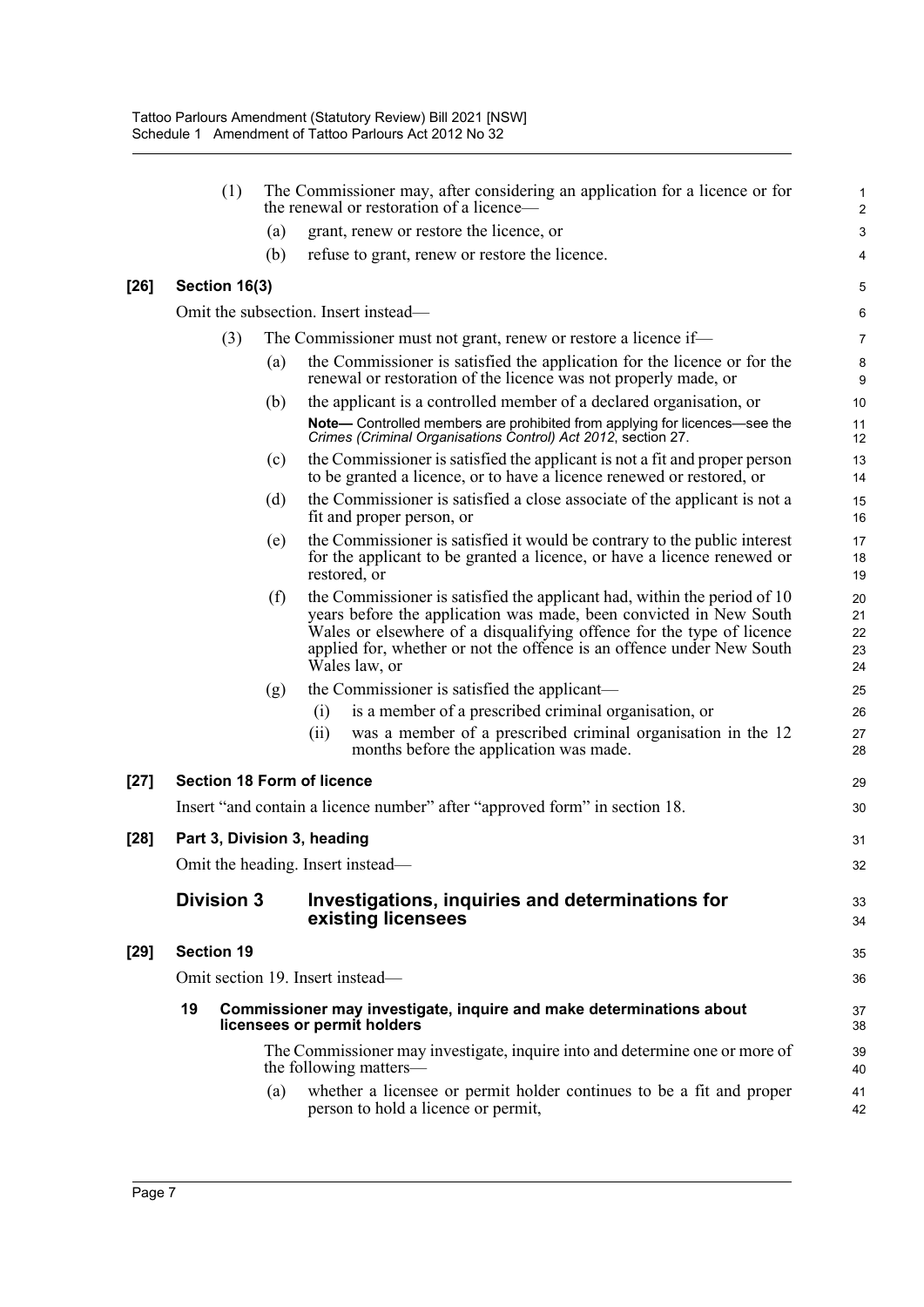|        |     |                     | (b) |            | whether a close associate of a licensee or permit holder continues to be<br>a fit and proper person,                                                                                                                                         | $\mathbf{1}$<br>$\overline{2}$ |
|--------|-----|---------------------|-----|------------|----------------------------------------------------------------------------------------------------------------------------------------------------------------------------------------------------------------------------------------------|--------------------------------|
|        |     |                     | (c) |            | whether it would be contrary to the public interest for a licensee or<br>permit holder to continue to hold the licence or permit,                                                                                                            | 3<br>$\overline{4}$            |
|        |     |                     | (d) |            | whether a licensee or permit holder has been convicted of a<br>disqualifying offence,                                                                                                                                                        | 5<br>$6\phantom{1}$            |
|        |     |                     | (e) |            | whether a licensee or permit holder—                                                                                                                                                                                                         | $\overline{7}$                 |
|        |     |                     |     | (i)        | is a member of a prescribed criminal organisation, or                                                                                                                                                                                        | 8                              |
|        |     |                     |     | (ii)       | was a member of a prescribed criminal organisation in the period<br>of 12 months before the investigation or inquiry.                                                                                                                        | $\boldsymbol{9}$<br>10         |
| $[30]$ |     |                     |     |            | Section 19A Commissioner may require further information                                                                                                                                                                                     | 11                             |
|        |     |                     |     |            | Omit "section 19(2)" from section 19A(1). Insert instead "section 19".                                                                                                                                                                       | 12                             |
| $[31]$ |     | Part 3, Division 3A |     |            |                                                                                                                                                                                                                                              | 13                             |
|        |     |                     |     |            | Omit section 20. Insert instead-                                                                                                                                                                                                             | 14                             |
|        |     | <b>Division 3A</b>  |     |            | Investigations, inquiries and determinations-                                                                                                                                                                                                | 15                             |
|        |     |                     |     |            | administration                                                                                                                                                                                                                               | 16                             |
|        | 19B |                     |     |            | Information for determinations                                                                                                                                                                                                               | 17                             |
|        |     | (1)                 |     |            | This section applies for the purpose of making a determination on a matter<br>referred to in section 14 or 19.                                                                                                                               | 18<br>19                       |
|        |     | (2)                 |     |            | The Commissioner may have regard to a criminal intelligence report or other<br>criminal information held in relation to the applicant, licensee or permit<br>holder, or a close associate of the applicant, licensee or permit holder, that— | 20<br>21<br>22                 |
|        |     |                     | (a) |            | is relevant to the business or procedures proposed to be carried on or<br>performed, or carried on or performed, under the licence or permit, or                                                                                             | 23<br>24                       |
|        |     |                     | (b) | occur if-  | causes the Commissioner to conclude improper conduct is likely to                                                                                                                                                                            | 25<br>26                       |
|        |     |                     |     | (i)        | the applicant were granted the licence or permit, or                                                                                                                                                                                         | 27                             |
|        |     |                     |     | (i)        | the licensee or permit holder continued to hold the licence or<br>permit, or                                                                                                                                                                 | 28<br>29                       |
|        |     |                     | (c) |            | causes the Commissioner to lack confidence that improper conduct will<br>not occur if-                                                                                                                                                       | 30<br>31                       |
|        |     |                     |     | (i)        | the applicant were granted the licence or permit, or                                                                                                                                                                                         | 32                             |
|        |     |                     |     | (ii)       | the licensee or permit holder continued to hold the licence or<br>permit.                                                                                                                                                                    | 33<br>34                       |
|        |     | (3)                 |     | following— | Without limiting subsection (2), the Commissioner may consider the                                                                                                                                                                           | 35<br>36                       |
|        |     |                     | (a) |            | information relating to spent convictions, despite anything to the<br>contrary in the Criminal Records Act 1991,                                                                                                                             | 37<br>38                       |
|        |     |                     | (b) |            | information relating to criminal charges, whether or not heard, proven,<br>dismissed, withdrawn or discharged,                                                                                                                               | 39<br>40                       |
|        |     |                     | (c) |            | information relating to offences, despite anything to the contrary in the<br>Crimes Act 1900, section 579.                                                                                                                                   | 41<br>42                       |
|        |     |                     |     |            |                                                                                                                                                                                                                                              |                                |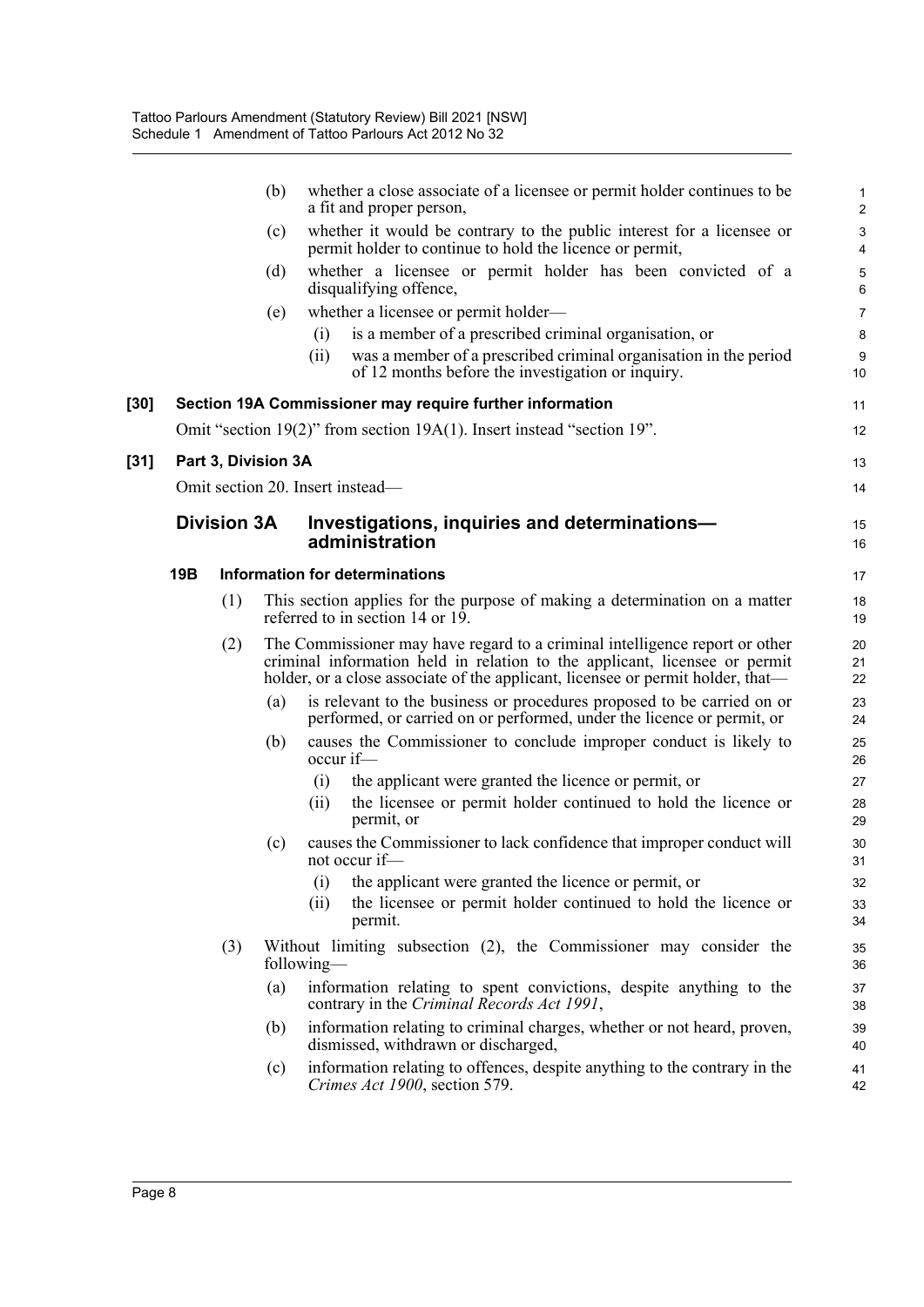|        | 20  | Disclosure of criminal intelligence information                                                                                                                                                                                                           | 1                                        |
|--------|-----|-----------------------------------------------------------------------------------------------------------------------------------------------------------------------------------------------------------------------------------------------------------|------------------------------------------|
|        |     | The Commissioner is not, under this Act or another Act or law, required to<br>give reasons for the following, if the giving of the reasons would disclose the<br>existence or content of a criminal intelligence report or other criminal<br>information- | $\overline{2}$<br>$\mathbf{3}$<br>4<br>5 |
|        |     | (a)<br>not granting a licence or permit to a person,                                                                                                                                                                                                      | 6                                        |
|        |     | refusing to renew or restore a licence to a person,<br>(b)                                                                                                                                                                                                | 7                                        |
|        |     | suspending or cancelling the licence or permit of a person.<br>(c)                                                                                                                                                                                        | 8                                        |
| $[32]$ |     | <b>Section 22A</b>                                                                                                                                                                                                                                        | 9                                        |
|        |     | Omit the section. Insert instead—                                                                                                                                                                                                                         | 10                                       |
|        | 22A | Master licence holder not to permit procedures by certain persons on licensed<br>premises                                                                                                                                                                 | 11<br>12                                 |
|        |     | It is a condition of a master licence that the licensee must not permit an<br>individual to perform a body art tattooing procedure at the licensed premises<br>unless the individual is the holder of—                                                    | 13<br>14<br>15                           |
|        |     | a tattooist licence, or<br>(a)                                                                                                                                                                                                                            | 16                                       |
|        |     | (b)<br>a visiting tattooist permit.                                                                                                                                                                                                                       | 17                                       |
| $[33]$ |     | <b>Section 24</b>                                                                                                                                                                                                                                         | 18                                       |
|        |     | Omit the section. Insert instead—                                                                                                                                                                                                                         | 19                                       |
|        | 24  | <b>Display of licence information</b>                                                                                                                                                                                                                     | 20                                       |
|        |     | It is a condition of a master licence that the licensee must ensure that a<br>document or information prescribed by the regulations is conspicuously<br>displayed at the licensed premises.                                                               | 21<br>22<br>23                           |
| $[34]$ |     | <b>Section 26 Cancellation of licence</b>                                                                                                                                                                                                                 | 24                                       |
|        |     | Omit "The Secretary" from section 26(1). Insert instead "The Commissioner".                                                                                                                                                                               | 25                                       |
| $[35]$ |     | <b>Section 26(1)(a)</b>                                                                                                                                                                                                                                   | 26                                       |
|        |     | Omit "and the Secretary has been notified by the Commissioner of that failure".                                                                                                                                                                           | 27                                       |
| [36]   |     | Section 26(1)(b)                                                                                                                                                                                                                                          | 28                                       |
|        |     | Omit the paragraph. Insert instead—                                                                                                                                                                                                                       | 29                                       |
|        |     | (b)<br>the Commissioner is satisfied that, if the licensee were applying for a<br>new licence, the application would be required to be refused under this<br>Act.                                                                                         | 30<br>31<br>32                           |
| $[37]$ |     | <b>Section 26(2)(a1)</b>                                                                                                                                                                                                                                  | 33                                       |
|        |     | Omit the paragraph.                                                                                                                                                                                                                                       | 34                                       |
| $[38]$ |     | Section 26(3)                                                                                                                                                                                                                                             | 35                                       |
|        |     | Omit "because of an adverse security determination made by the Commissioner about the<br>licensee or on the ground referred to in subsection $(2)$ $(41)$ , the Secretary".                                                                               | 36<br>37                                 |
|        |     | Insert instead "on a ground specified in subsection $(1)(b)$ , the Commissioner".                                                                                                                                                                         | 38                                       |
|        |     |                                                                                                                                                                                                                                                           |                                          |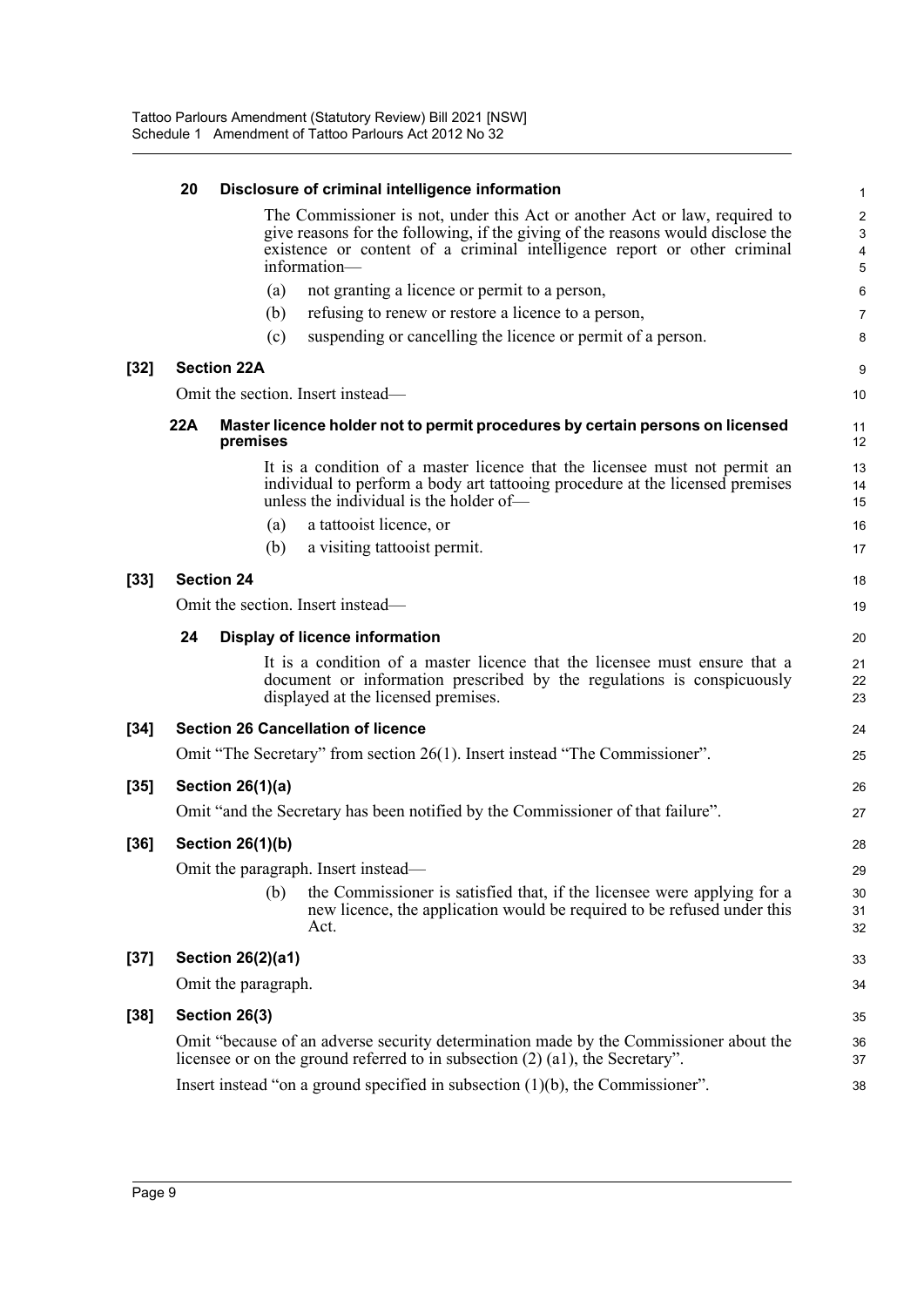|            |                    | Part 3, Division 5A                                                                                                                                                                                                    |  |
|------------|--------------------|------------------------------------------------------------------------------------------------------------------------------------------------------------------------------------------------------------------------|--|
|            |                    | Insert after Part 3, Division 5—                                                                                                                                                                                       |  |
|            | <b>Division 5A</b> | Permits relating to unlicensed body art tattooing                                                                                                                                                                      |  |
| 26A        |                    | <b>Visiting tattooist permits</b>                                                                                                                                                                                      |  |
|            | (1)                | A permit granted under this Division (a <i>visiting tattooist permit</i> ) authorises the<br>permit holder to perform body art tattooing procedures—                                                                   |  |
|            |                    | under the conditions of the permit, and<br>(a)                                                                                                                                                                         |  |
|            |                    | for the period stated in the permit.<br>(b)                                                                                                                                                                            |  |
|            | (2)                | The conditions of the permit may be—                                                                                                                                                                                   |  |
|            |                    | imposed by the Commissioner, whether at the time the permit is granted<br>(a)<br>or at a later time, or                                                                                                                |  |
|            |                    | imposed by this Act, or<br>(b)                                                                                                                                                                                         |  |
|            |                    | prescribed by the regulations.<br>(c)                                                                                                                                                                                  |  |
|            | (3)                | The regulations may prescribe the maximum period for which a permit may be<br>granted.                                                                                                                                 |  |
| 26B        |                    | Application for visiting tattooist permit                                                                                                                                                                              |  |
|            | (1)                | An application for a visiting tattooist permit may only be made by an<br>individual-                                                                                                                                   |  |
|            |                    | who is at least 18 years of age, and<br>(a)                                                                                                                                                                            |  |
|            |                    | who is not an Australian citizen or permanent Australian resident.<br>(b)                                                                                                                                              |  |
|            | (2)                | The application must—                                                                                                                                                                                                  |  |
|            |                    | be made to the Commissioner in the way decided by the Commissioner,<br>(a)<br>and                                                                                                                                      |  |
|            |                    | include information prescribed by the regulations, and<br>(b)                                                                                                                                                          |  |
|            |                    | be accompanied by-<br>(c)                                                                                                                                                                                              |  |
|            |                    | documents prescribed by the regulations, and<br>(i)                                                                                                                                                                    |  |
|            |                    | the fee prescribed by the regulations, and<br>(ii)                                                                                                                                                                     |  |
|            |                    | comply with other requirements prescribed by the regulations.<br>(d)                                                                                                                                                   |  |
|            | (3)                | Without limiting subsection (2), the Commissioner may prescribe that a type<br>of information required for an application is to be information specified in a<br>standard or guidelines prescribed by the regulations. |  |
|            | (4)                | The Commissioner may request further information about the application,<br>prescribed by the regulations, after the application is made.                                                                               |  |
| <b>26C</b> |                    | Decisions about application for visiting tattooist permit                                                                                                                                                              |  |
|            |                    | The Commissioner may decide to grant or refuse to grant an application for a<br>visiting tattooist permit in accordance with the grounds prescribed by the<br>regulations.                                             |  |
| <b>26D</b> |                    | Form of permit                                                                                                                                                                                                         |  |
|            |                    | A permit must be—                                                                                                                                                                                                      |  |
|            |                    | in the approved form, and<br>(a)                                                                                                                                                                                       |  |
|            |                    | (b)<br>include a permit number.                                                                                                                                                                                        |  |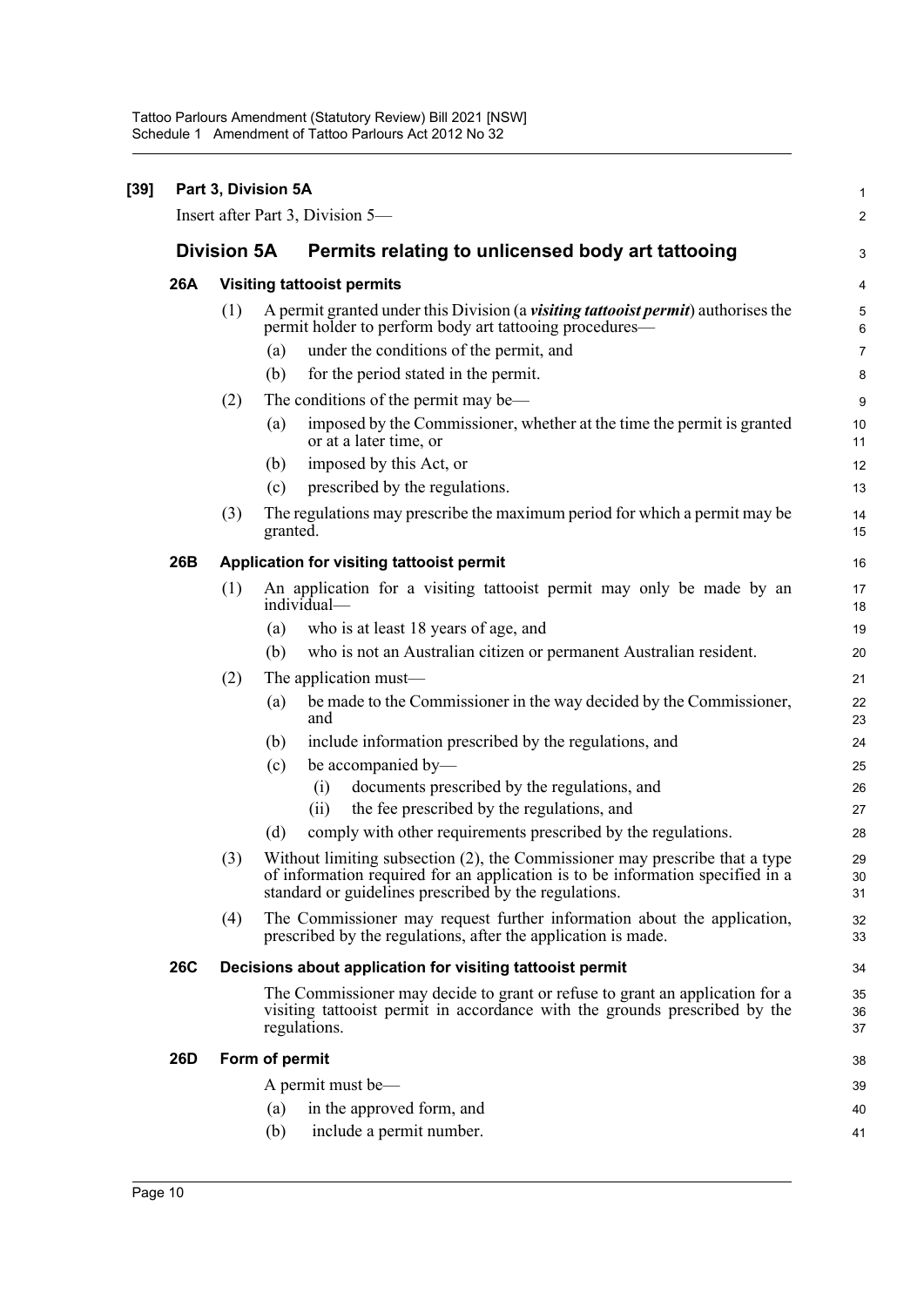|      | 26E |                       |     | Cancelling or suspending a visiting tattooist permit                                                                                                                                                                                                                                                                                                                                                                                                                                                                                                                                                                                                                        | 1                                            |
|------|-----|-----------------------|-----|-----------------------------------------------------------------------------------------------------------------------------------------------------------------------------------------------------------------------------------------------------------------------------------------------------------------------------------------------------------------------------------------------------------------------------------------------------------------------------------------------------------------------------------------------------------------------------------------------------------------------------------------------------------------------------|----------------------------------------------|
|      |     | (1)                   |     | The Commissioner may decide, on the Commissioner's own initiative, to<br>cancel or suspend a visiting tattooist permit.                                                                                                                                                                                                                                                                                                                                                                                                                                                                                                                                                     | $\sqrt{2}$<br>3                              |
|      |     | (2)                   |     | Without limiting subsection (1), the Commissioner may decide to cancel or<br>suspend a visiting tattooist permit as a result of a determination of a matter<br>referred to in section 19.                                                                                                                                                                                                                                                                                                                                                                                                                                                                                   | 4<br>5<br>6                                  |
| [40] |     |                       |     | Part 3, Division 6, heading                                                                                                                                                                                                                                                                                                                                                                                                                                                                                                                                                                                                                                                 | 7                                            |
|      |     | Omit "licensing".     |     |                                                                                                                                                                                                                                                                                                                                                                                                                                                                                                                                                                                                                                                                             | 8                                            |
| [41] |     |                       |     | Section 27 Right to seek administrative review from Civil and Administrative Tribunal                                                                                                                                                                                                                                                                                                                                                                                                                                                                                                                                                                                       | 9                                            |
|      |     |                       |     | Omit "section 26 (2) (a1)" from section 27(1)(c). Insert instead "section 26(1)(b)".                                                                                                                                                                                                                                                                                                                                                                                                                                                                                                                                                                                        | 10                                           |
| [42] |     | Section 27(1)(d)-(f)  |     |                                                                                                                                                                                                                                                                                                                                                                                                                                                                                                                                                                                                                                                                             | 11                                           |
|      |     |                       |     | Insert after section $27(1)(c)$ —                                                                                                                                                                                                                                                                                                                                                                                                                                                                                                                                                                                                                                           | 12                                           |
|      |     |                       | (d) | the refusal or failure by the Commissioner to grant a visiting tattooist<br>permit to the person,                                                                                                                                                                                                                                                                                                                                                                                                                                                                                                                                                                           | 13<br>14                                     |
|      |     |                       | (e) | a condition imposed by the Commissioner on a visiting tattooist permit<br>granted to the person,                                                                                                                                                                                                                                                                                                                                                                                                                                                                                                                                                                            | 15<br>16                                     |
|      |     |                       | (f) | the suspension or cancellation of a visiting tattooist permit granted to<br>the person.                                                                                                                                                                                                                                                                                                                                                                                                                                                                                                                                                                                     | 17<br>18                                     |
| [43] |     | Section 27(2)         |     |                                                                                                                                                                                                                                                                                                                                                                                                                                                                                                                                                                                                                                                                             | 19                                           |
|      |     |                       |     | Omit the subsection. Insert instead—                                                                                                                                                                                                                                                                                                                                                                                                                                                                                                                                                                                                                                        | 20                                           |
|      |     | (2)                   |     | For the purposes of this section, an application for the grant or renewal of a<br>licence, or for the grant of a visiting tattooist permit, is taken to have been<br>refused if the licence or permit is not granted, or the licence is not renewed,<br>within 60 days after the application is made under this Act.<br>Note- Under the Civil and Administrative Tribunal Act 2013, if the Tribunal has made<br>an administrative review decision, for example, when it reviews a decision referred to<br>in subsection (1), a party to the proceedings may appeal to an Appeal Panel of the<br>Tribunal. An appeal on a question of law may then lie to the Supreme Court. | 21<br>22<br>23<br>24<br>25<br>26<br>27<br>28 |
| [44] |     | Section 27(3) and (4) |     |                                                                                                                                                                                                                                                                                                                                                                                                                                                                                                                                                                                                                                                                             | 29                                           |
|      |     |                       |     | Omit the subsections. Insert instead—                                                                                                                                                                                                                                                                                                                                                                                                                                                                                                                                                                                                                                       | 30                                           |
|      |     | (3)                   |     | Subsection (4) applies in relation to an application for administrative review<br>of a decision to-                                                                                                                                                                                                                                                                                                                                                                                                                                                                                                                                                                         | 31<br>32                                     |
|      |     |                       | (a) | refuse to grant, renew or restore a licence, or                                                                                                                                                                                                                                                                                                                                                                                                                                                                                                                                                                                                                             | 33                                           |
|      |     |                       | (b) | refuse to grant a permit, or                                                                                                                                                                                                                                                                                                                                                                                                                                                                                                                                                                                                                                                | 34                                           |
|      |     |                       | (c) | suspend or cancel a licence or permit.                                                                                                                                                                                                                                                                                                                                                                                                                                                                                                                                                                                                                                      | 35                                           |
|      |     | (4)                   |     | The Civil and Administrative Tribunal, in determining an application for<br>administrative review, and an Appeal Panel of the Tribunal, in determining an<br>internal appeal against the review under the Civil and Administrative Tribunal<br>$Act 2013$ <sup>---</sup>                                                                                                                                                                                                                                                                                                                                                                                                    | 36<br>37<br>38<br>39                         |
|      |     |                       | (a) | must ensure that it does not, in the reasons for the decision or otherwise,<br>disclose the existence or content of a criminal intelligence report or<br>other criminal information without the Commissioner's approval, and                                                                                                                                                                                                                                                                                                                                                                                                                                                | 40<br>41<br>42                               |
|      |     |                       | (b) | must, to prevent the disclosure of a criminal intelligence report or other<br>criminal information, receive evidence and hear argument in the                                                                                                                                                                                                                                                                                                                                                                                                                                                                                                                               | 43<br>44                                     |
|      |     |                       |     |                                                                                                                                                                                                                                                                                                                                                                                                                                                                                                                                                                                                                                                                             |                                              |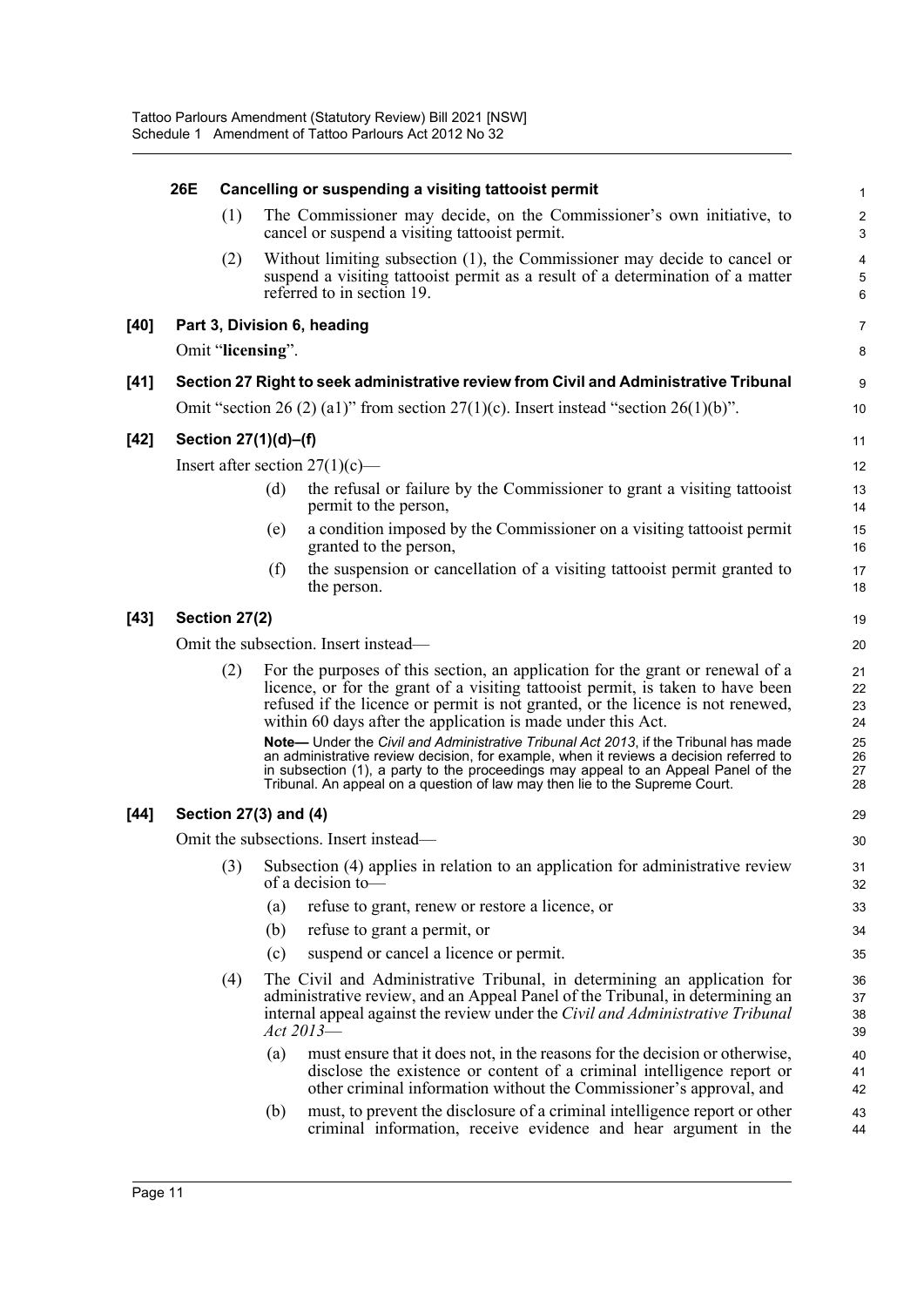|        |     |                    | absence of the following, unless the Commissioner otherwise<br>approves-                                                                                                                                                                                                                           | $\mathbf{1}$<br>$\overline{2}$ |
|--------|-----|--------------------|----------------------------------------------------------------------------------------------------------------------------------------------------------------------------------------------------------------------------------------------------------------------------------------------------|--------------------------------|
|        |     |                    | (i)<br>the public,                                                                                                                                                                                                                                                                                 | 3                              |
|        |     |                    | the applicant for the administrative review,<br>(ii)                                                                                                                                                                                                                                               | 4                              |
|        |     |                    | the applicant's representative,<br>(iii)                                                                                                                                                                                                                                                           | 5                              |
|        |     |                    | any other interested party.<br>(iv)                                                                                                                                                                                                                                                                | 6                              |
|        |     |                    | Note-See section 20 for the Commissioner's obligations in relation to disclosure of<br>criminal intelligence information.                                                                                                                                                                          | $\overline{7}$<br>8            |
| $[45]$ |     | Section 27(5)      |                                                                                                                                                                                                                                                                                                    | 9                              |
|        |     |                    | Omit the subsection.                                                                                                                                                                                                                                                                               | 10                             |
| $[46]$ |     |                    | Part 4, Division 2A                                                                                                                                                                                                                                                                                | 11                             |
|        |     |                    | Insert after Part 4, Division 2—                                                                                                                                                                                                                                                                   | 12                             |
|        |     | <b>Division 2A</b> | Power to obtain information or records in relation to<br>advertising offence                                                                                                                                                                                                                       | 13<br>14                       |
|        | 31A |                    | <b>Application of Division</b>                                                                                                                                                                                                                                                                     | 15                             |
|        |     |                    | This Division applies whether or not a power of entry under this Part is being<br>or has been exercised.                                                                                                                                                                                           | 16<br>17                       |
|        | 31B |                    | Requirement to provide information and records                                                                                                                                                                                                                                                     | 18                             |
|        |     | (1)                | An authorised officer may, by written notice given to a person, require the<br>person to give the officer the information or records the officer requires by the<br>notice for the purpose of determining whether a person has committed an<br>offence under section 8A.                           | 19<br>20<br>21<br>22           |
|        |     | (2)                | A notice under this section must state—                                                                                                                                                                                                                                                            | 23                             |
|        |     |                    | the way the information or records are required to be given, and<br>(a)                                                                                                                                                                                                                            | 24                             |
|        |     |                    | a reasonable time by which the information or records are required to be<br>(b)<br>given.                                                                                                                                                                                                          | 25<br>26                       |
|        |     | (3)                | The notice may only require a person to give to the officer existing records that<br>$are$ —                                                                                                                                                                                                       | 27<br>28                       |
|        |     |                    | (a)<br>in the person's possession, or                                                                                                                                                                                                                                                              | 29                             |
|        |     |                    | (b)<br>within the person's power to obtain lawfully.                                                                                                                                                                                                                                               | 30                             |
|        |     | (4)                | The authorised officer may take copies of the records.                                                                                                                                                                                                                                             | 31                             |
|        |     | (5)                | If a record required under this section is in electronic, mechanical or other<br>form, the record must, unless the notice otherwise provides, be given in<br>writing.                                                                                                                              | 32<br>33<br>34                 |
|        | 31C |                    | Power of authorised officers to require answers and record evidence                                                                                                                                                                                                                                | 35                             |
|        |     | (1)                | If an authorised officer suspects, on reasonable grounds, that a person has<br>knowledge of matters in relation to which information is reasonably required<br>for the purpose referred to in section 31B, the authorised officer may require<br>the person to answer questions about the matters. | 36<br>37<br>38<br>39           |
|        |     | (2)                | For the purpose of answering questions under this section, the Commissioner<br>may require a corporation to nominate a director or officer of the corporation<br>who is authorised to represent the corporation to answer the questions.                                                           | 40<br>41<br>42                 |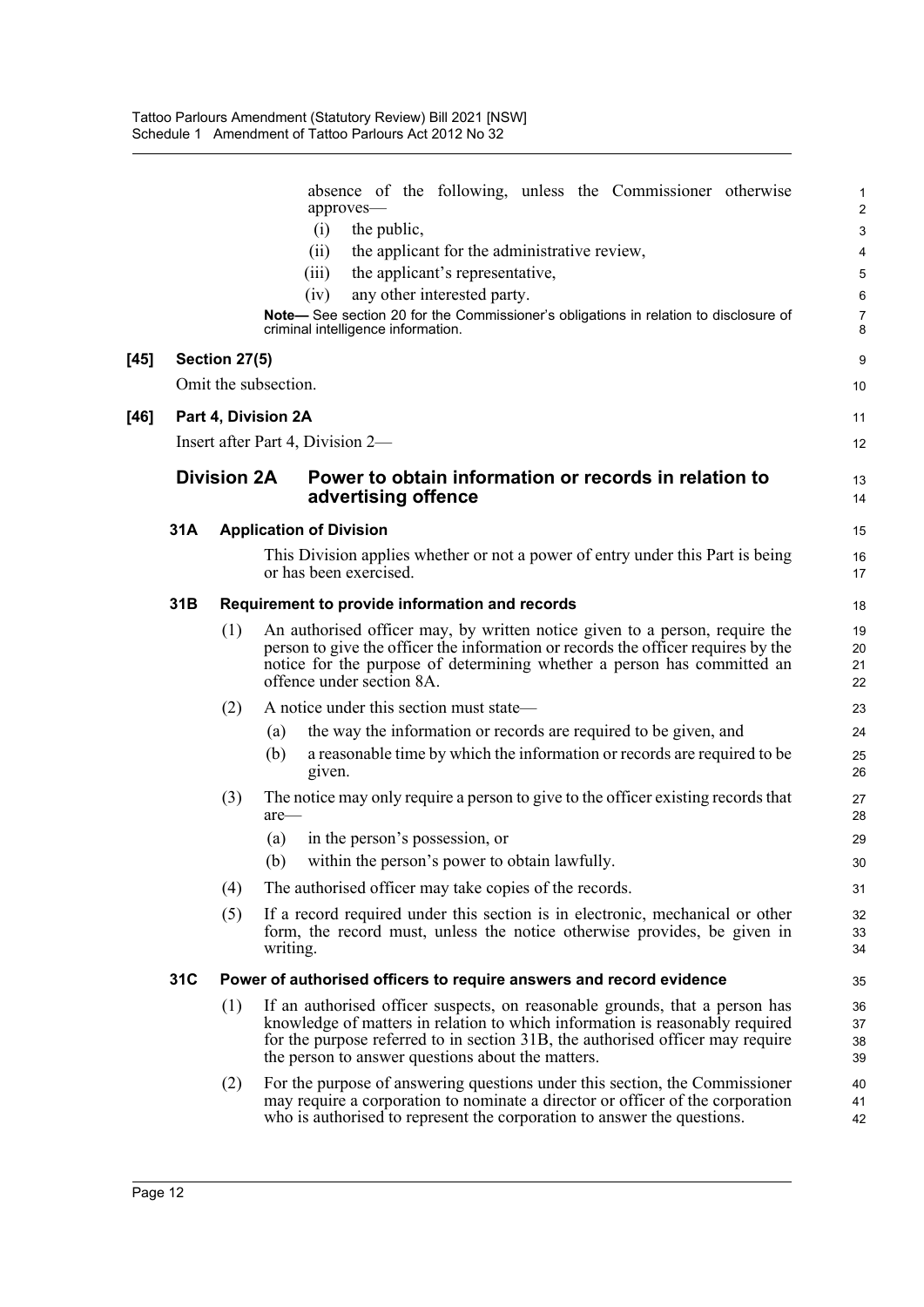|        | (3)                 | An authorised officer may, by written notice given to a person, require the<br>person to attend at a specified place and time to answer questions under this<br>section.                                                       | $\mathbf 1$<br>$\overline{c}$<br>3 |
|--------|---------------------|--------------------------------------------------------------------------------------------------------------------------------------------------------------------------------------------------------------------------------|------------------------------------|
|        | (4)                 | An authorised officer may record questions and answers to questions given<br>under this section if the officer has informed the person being questioned that<br>the record is to be made.                                      | $\overline{\mathbf{4}}$<br>5<br>6  |
|        | (5)                 | The record may be made using—                                                                                                                                                                                                  | $\overline{7}$                     |
|        |                     | sound recording apparatus, or<br>(a)                                                                                                                                                                                           | 8                                  |
|        |                     | (b)<br>audio visual apparatus, or                                                                                                                                                                                              | 9                                  |
|        |                     | another method decided by the authorised officer.<br>(c)                                                                                                                                                                       | 10                                 |
|        | (6)                 | A copy of the record must be provided by the authorised officer to the person<br>as soon as practicable after the record is made.                                                                                              | 11<br>12                           |
|        | (7)                 | A record may be made under this section despite the provisions of another law.                                                                                                                                                 | 13                                 |
| $[47]$ | Section 32, heading |                                                                                                                                                                                                                                | 14                                 |
|        |                     | Insert "and permits" after "licences".                                                                                                                                                                                         | 15                                 |
| $[48]$ | <b>Section 32</b>   |                                                                                                                                                                                                                                | 16                                 |
|        |                     | Insert "or the holder of a visiting tattooist permit" after "A licensee".                                                                                                                                                      | 17                                 |
|        |                     |                                                                                                                                                                                                                                |                                    |
| $[49]$ | <b>Section 32</b>   |                                                                                                                                                                                                                                | 18                                 |
|        |                     | Insert "or permit" after "licence".                                                                                                                                                                                            | 19                                 |
| [50]   | <b>Section 32A</b>  |                                                                                                                                                                                                                                | 20                                 |
|        |                     | Insert after section 32—                                                                                                                                                                                                       | 21                                 |
|        | 32A                 | Identification of certain authorised officers                                                                                                                                                                                  | 22                                 |
|        | (1)                 | An authorised officer, who is not a police officer, must be provided with an<br>identification card as an authorised officer by the Commissioner.                                                                              | 23<br>24                           |
|        | (2)                 | An authorised officer, who is not a police officer, exercising a function under<br>this Act must produce to a person affected by the exercise of the function the<br>officer's identification card if requested by the person. | 25<br>26<br>27                     |
| $[51]$ |                     | Section 33A, heading                                                                                                                                                                                                           | 28                                 |
|        |                     | Omit "furnish". Insert instead "give".                                                                                                                                                                                         | 29                                 |
| $[52]$ |                     | Section 33A(1) and (2)                                                                                                                                                                                                         | 30                                 |
|        |                     | Omit "under section 19A or 30C to furnish" wherever occurring.                                                                                                                                                                 | 31                                 |
|        |                     | Insert instead "under section 19A, 30C, 31B or 31C to give".                                                                                                                                                                   | 32                                 |
| $[53]$ |                     |                                                                                                                                                                                                                                |                                    |
|        |                     |                                                                                                                                                                                                                                |                                    |
|        | Section 33A(3)      |                                                                                                                                                                                                                                | 33                                 |
|        |                     | Omit "furnished or answer given by a natural person in compliance with a requirement<br>under section 19A or 30C".                                                                                                             | 34<br>35                           |
|        |                     | Insert instead "given or answer given by an individual in compliance with a requirement<br>under section 19A, 30C, 31B or $31C$ .                                                                                              | 36<br>37                           |
| $[54]$ | Section 33A(3)(b)   |                                                                                                                                                                                                                                | 38                                 |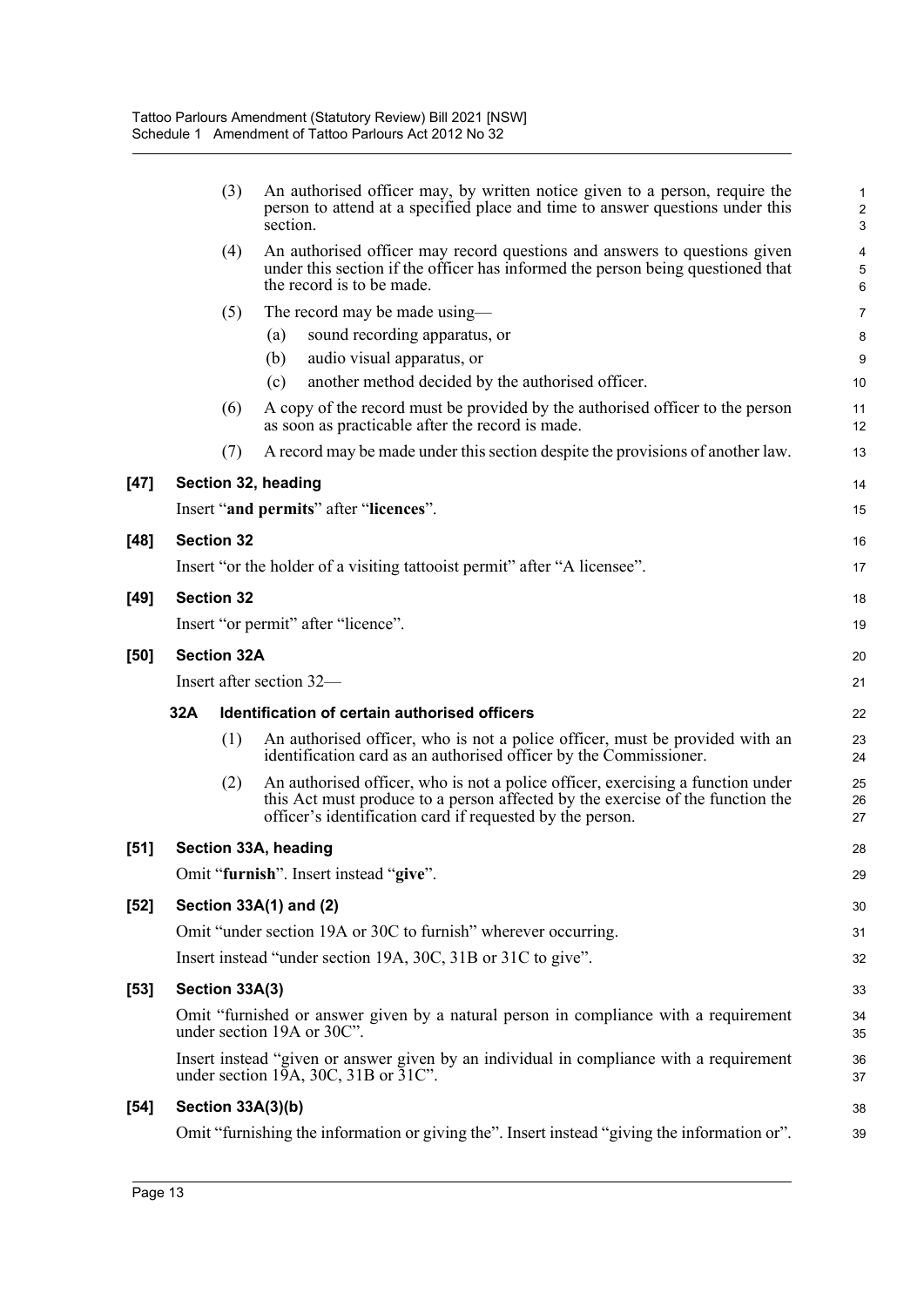| $[55]$ | Section 33A(4)                                                                                                                                         | $\mathbf 1$                    |
|--------|--------------------------------------------------------------------------------------------------------------------------------------------------------|--------------------------------|
|        | Omit "furnished by a person in compliance with a requirement under section 19A or 30C".                                                                | $\overline{c}$                 |
|        | Insert instead "given by a person in compliance with a requirement under section 19A, 30C,<br>31B or 31C".                                             | $\ensuremath{\mathsf{3}}$<br>4 |
| [56]   | Section 33A(5)                                                                                                                                         | 5                              |
|        | Omit "furnished" wherever occurring. Insert instead "given".                                                                                           | 6                              |
| $[57]$ | Section 33A(5)<br>Omit "section 19A or 30C". Insert instead "section 19A, 30C, 31B or 31C".                                                            | $\overline{7}$<br>8            |
| $[58]$ | <b>Section 36 Exchange of information</b>                                                                                                              | 9                              |
|        | Omit "the Secretary or" from section 36(2).                                                                                                            | 10                             |
| $[59]$ | Section 36(4), definition of "relevant agency", paragraph (a)<br>Omit the paragraph.                                                                   | 11<br>12                       |
| [60]   | <b>Section 36A Certificate evidence</b>                                                                                                                | 13                             |
|        | Omit "issued under the regulations" wherever occurring from section $36A(1)(f)$ and (g).                                                               | 14                             |
| [61]   | Section 36A(1)(h)                                                                                                                                      | 15                             |
|        | Omit "issued under the regulations and".                                                                                                               | 16                             |
| [62]   | Section 36A(1)(i)                                                                                                                                      | 17                             |
|        | Insert after section $36A(1)(h)$ —                                                                                                                     | 18                             |
|        | that on a specified day, or during a specified period, specified premises<br>(i)<br>were, or were not, subject to an interim closure order.            | 19<br>20                       |
| [63]   | Section 36A(2)                                                                                                                                         | 21                             |
|        | Omit the subsection.                                                                                                                                   | 22                             |
| [64]   | Section 37 No compensation payable for exercise of regulatory functions                                                                                | 23                             |
|        | Insert "or visiting tattooist permit" after "licence" wherever occurring in section $37(1)(b)$<br>and $(c)$ .                                          | 24<br>25                       |
| [65]   | <b>Section 38 Delegations</b>                                                                                                                          | 26                             |
|        | Omit section 38(1).                                                                                                                                    | 27                             |
| [66]   | Section 38(3)                                                                                                                                          | 28                             |
|        | Omit "the Secretary or the Commissioner if the delegate is authorised in writing to do so by<br>the Secretary or Commissioner (as the case requires)". | 29<br>30                       |
|        | Insert instead "the Commissioner if the delegate is authorised in writing by the<br>Commissioner".                                                     | 31<br>32                       |
| [67]   | Section 40(1)                                                                                                                                          | 33                             |
|        | Omit the subsection. Insert instead—                                                                                                                   | 34                             |
|        | A document may be served on, given to or lodged with the Commissioner in a<br>(1)<br>way approved by the Commissioner.                                 | 35<br>36                       |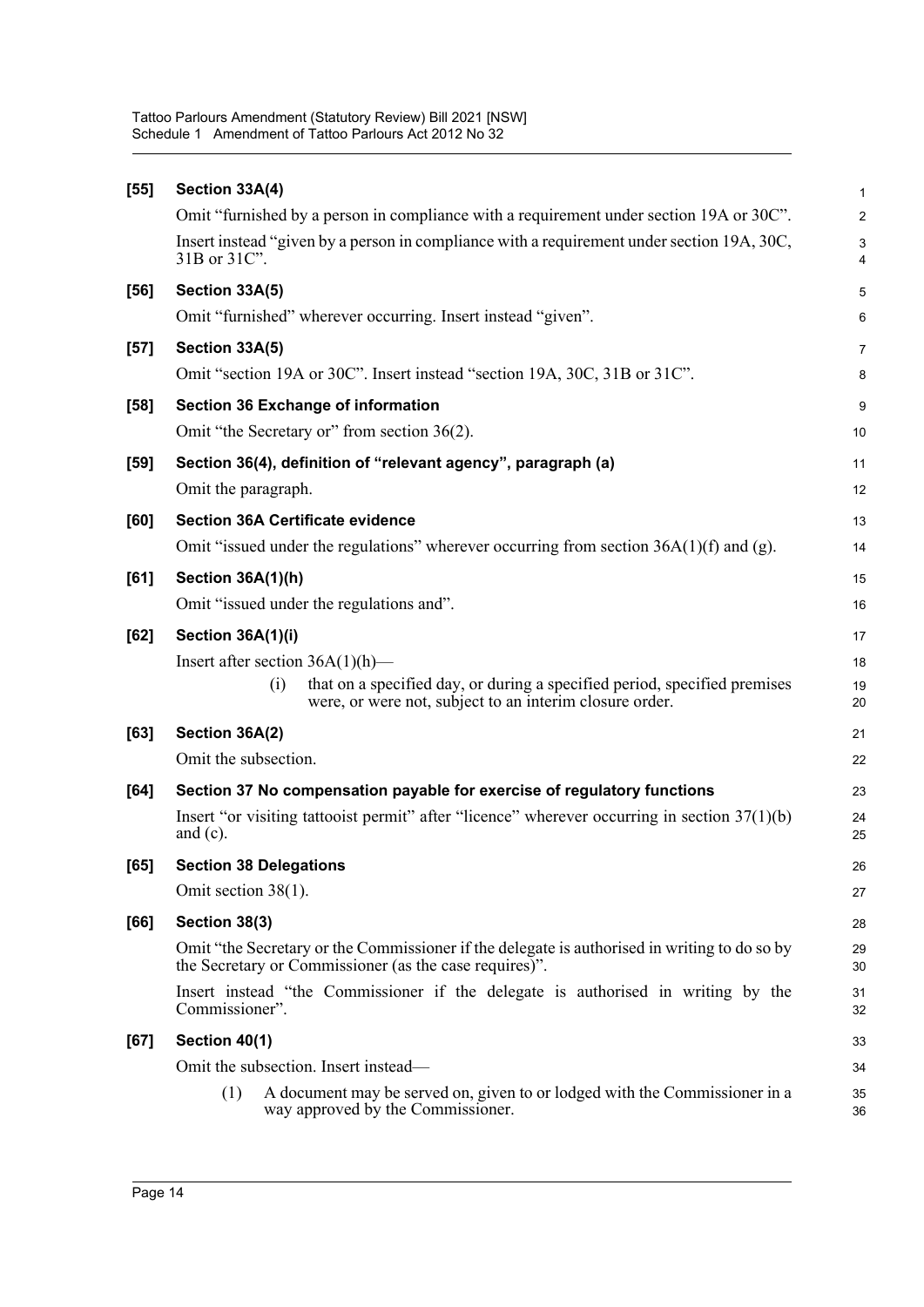|      |                      |                   |                                                                                                       | Note— The ways a document may be served under this Act that are approved by the<br>Commissioner are listed on the NSW Police Force website.                                                                          | $\frac{1}{2}$       |
|------|----------------------|-------------------|-------------------------------------------------------------------------------------------------------|----------------------------------------------------------------------------------------------------------------------------------------------------------------------------------------------------------------------|---------------------|
| [68] |                      |                   |                                                                                                       | <b>Section 41 Regulations</b>                                                                                                                                                                                        | 3                   |
|      |                      |                   |                                                                                                       | Insert "or permits" after "licences" in section $41(2)(a)$ .                                                                                                                                                         | 4                   |
| [69] |                      |                   |                                                                                                       | Schedule 1 Savings, transitional and other provisions                                                                                                                                                                | 5                   |
|      | Insert after Part 5- |                   |                                                                                                       |                                                                                                                                                                                                                      |                     |
|      | Part 6               |                   | Provisions consequent on enactment of Tattoo<br><b>Parlours Amendment (Statutory Review) Act 2021</b> |                                                                                                                                                                                                                      | $\overline{7}$<br>8 |
|      | 10                   | <b>Definition</b> |                                                                                                       | 9                                                                                                                                                                                                                    |                     |
|      |                      |                   |                                                                                                       | In this Part—                                                                                                                                                                                                        | 10                  |
|      |                      |                   | 2021.                                                                                                 | <b>amending Act</b> means the Tattoo Parlours Amendment (Statutory Review) Act                                                                                                                                       | 11<br>12            |
|      | 11                   |                   |                                                                                                       | <b>References to Tattoo Parlours Act 2012</b>                                                                                                                                                                        | 13                  |
|      |                      |                   |                                                                                                       | A reference in an Act, statutory instrument or other instrument to the <i>Tattoo</i><br><i>Parlours Act 2012</i> or a provision of that Act is to be read as a reference to this<br>Act, or a provision of this Act. | 14<br>15<br>16      |
|      | 12                   |                   |                                                                                                       | Licence applications taken to have been made to Commissioner                                                                                                                                                         | 17                  |
|      |                      | (1)               |                                                                                                       | An application for a licence made, but not finally dealt with by the Secretary<br>before the commencement of the amending Act, Schedule $1\overline{18}$ , is taken to<br>have been made to the Commissioner.        | 18<br>19<br>20      |
|      |                      | (2)               |                                                                                                       | In this clause-                                                                                                                                                                                                      | 21                  |
|      |                      |                   |                                                                                                       | <i>application</i> , for a licence, includes an application for the renewal or<br>restoration of a licence.                                                                                                          | 22<br>23            |
|      | 13                   |                   |                                                                                                       | <b>Applications for operator licences</b>                                                                                                                                                                            | 24                  |
|      |                      | (1)               |                                                                                                       | This section applies to a person who-                                                                                                                                                                                | 25                  |
|      |                      |                   | (a)                                                                                                   | has made an application for an operator licence, or renewal or<br>restoration of an operator licence, that was not finally determined before<br>the commencement, or                                                 | 26<br>27<br>28      |
|      |                      |                   | (b)                                                                                                   | for an operator licence that expired before the commencement—makes<br>an application for restoration of the licence in the time set out in section<br>$13B(1)$ .                                                     | 29<br>30<br>31      |
|      |                      | (2)               |                                                                                                       | The person is taken to have made an application for a master licence.                                                                                                                                                | 32                  |
|      |                      | (3)               |                                                                                                       | In this clause-                                                                                                                                                                                                      | 33                  |
|      |                      |                   | $1[14]$ .                                                                                             | <b><i>commencement</i></b> means the commencement of the amending Act, Schedule                                                                                                                                      | 34<br>35            |
|      | 14                   |                   |                                                                                                       | Operator licences taken to be master licences                                                                                                                                                                        | 36                  |
|      |                      |                   |                                                                                                       | A person who is the holder of an operator licence that is in force immediately<br>before the commencement of the amending Act, Schedule 1[14] is taken to<br>hold a master licence.                                  | 37<br>38<br>39      |

**[68]**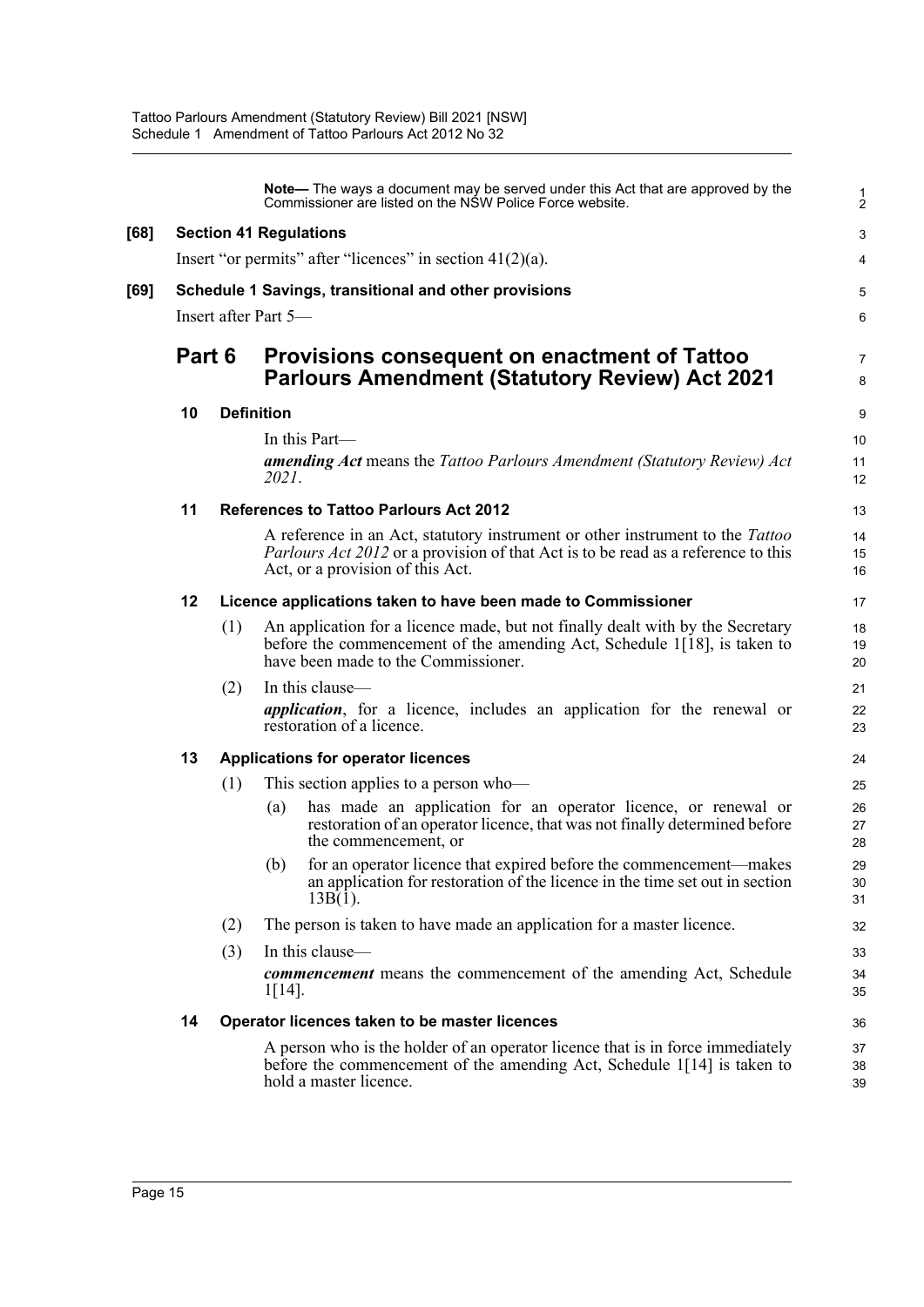| 15 |     | <b>References to former licensees</b>                                                                                                                                                                                                                                                 | 1                                                |
|----|-----|---------------------------------------------------------------------------------------------------------------------------------------------------------------------------------------------------------------------------------------------------------------------------------------|--------------------------------------------------|
|    |     | A reference to a former licensee under a master licence is taken to include a<br>reference to a person who, before the commencement of the amending Act,<br>Schedule 1[14], was a former licensee under an operator licence.                                                          | $\overline{c}$<br>$\ensuremath{\mathsf{3}}$<br>4 |
| 16 |     | References to operator licences                                                                                                                                                                                                                                                       | 5                                                |
|    |     | A reference in an Act, statutory instrument or other instrument to an operator<br>licence granted under this Act is taken to be a reference to a master licence<br>granted under this Act.                                                                                            | 6<br>$\overline{7}$<br>8                         |
| 17 |     | <b>Existing applications and licences</b>                                                                                                                                                                                                                                             | 9                                                |
|    | (1) | The amendments to sections 14, 16 and 19 made by the amending Act-                                                                                                                                                                                                                    | 10                                               |
|    |     | apply for all licences, whether granted before or after the<br>(a)<br>commencement, and                                                                                                                                                                                               | 11<br>12                                         |
|    |     | extend to an application for a licence or for the renewal or restoration of<br>(b)<br>a licence that was made, but not finally determined, before the<br>commencement, and                                                                                                            | 13<br>14<br>15                                   |
|    |     | for a licence that expired before the commencement—extend to an<br>(c)<br>application for restoration of the licence made during the period set out<br>in section $13B(1)$ .                                                                                                          | 16<br>17<br>18                                   |
|    | (2) | Despite the operation of subclause (1), the Commissioner must not, under<br>section 25 or $26$ as amended by the amending Act, suspend or cancel a licence<br>held by an existing licensee on the ground that the existing licensee has been<br>convicted of a disqualifying offence. | 19<br>20<br>21<br>22                             |
|    | (3) | In this clause—                                                                                                                                                                                                                                                                       | 23                                               |
|    |     | <b><i>commencement</i></b> means the commencement of the amending Act, Schedule<br>1[18].                                                                                                                                                                                             | 24<br>25                                         |
|    |     | <i>existing licensee</i> means a person who held a licence before the<br>commencement that—                                                                                                                                                                                           | 26<br>27                                         |
|    |     | was in force immediately before the commencement, and<br>(a)                                                                                                                                                                                                                          | 28                                               |
|    |     | has not expired, or been renewed or restored under this Act, after the<br>(b)<br>commencement.                                                                                                                                                                                        | 29<br>30                                         |
| 18 |     | <b>Appeals and reviews</b>                                                                                                                                                                                                                                                            | 31                                               |
|    | (1) | An appeal made, or review commenced, in relation to a licence or an<br>application for a licence that has not been determined before the<br>commencement, must be determined in accordance with the Act, as in force<br>after the commencement.                                       | 32<br>33<br>34<br>35                             |
|    | (2) | In this clause-                                                                                                                                                                                                                                                                       | 36                                               |
|    |     | commencement means the commencement of the amending Act, Schedule<br>1[18].                                                                                                                                                                                                           | 37<br>38                                         |
| 19 |     | <b>Document transferred</b>                                                                                                                                                                                                                                                           | 39                                               |
|    |     | A document, kept by the Secretary for the Secretary's licensing function under<br>this Act, is to be transferred to the control of the Commissioner for the<br>purposes of this Act.                                                                                                  | 40<br>41<br>42                                   |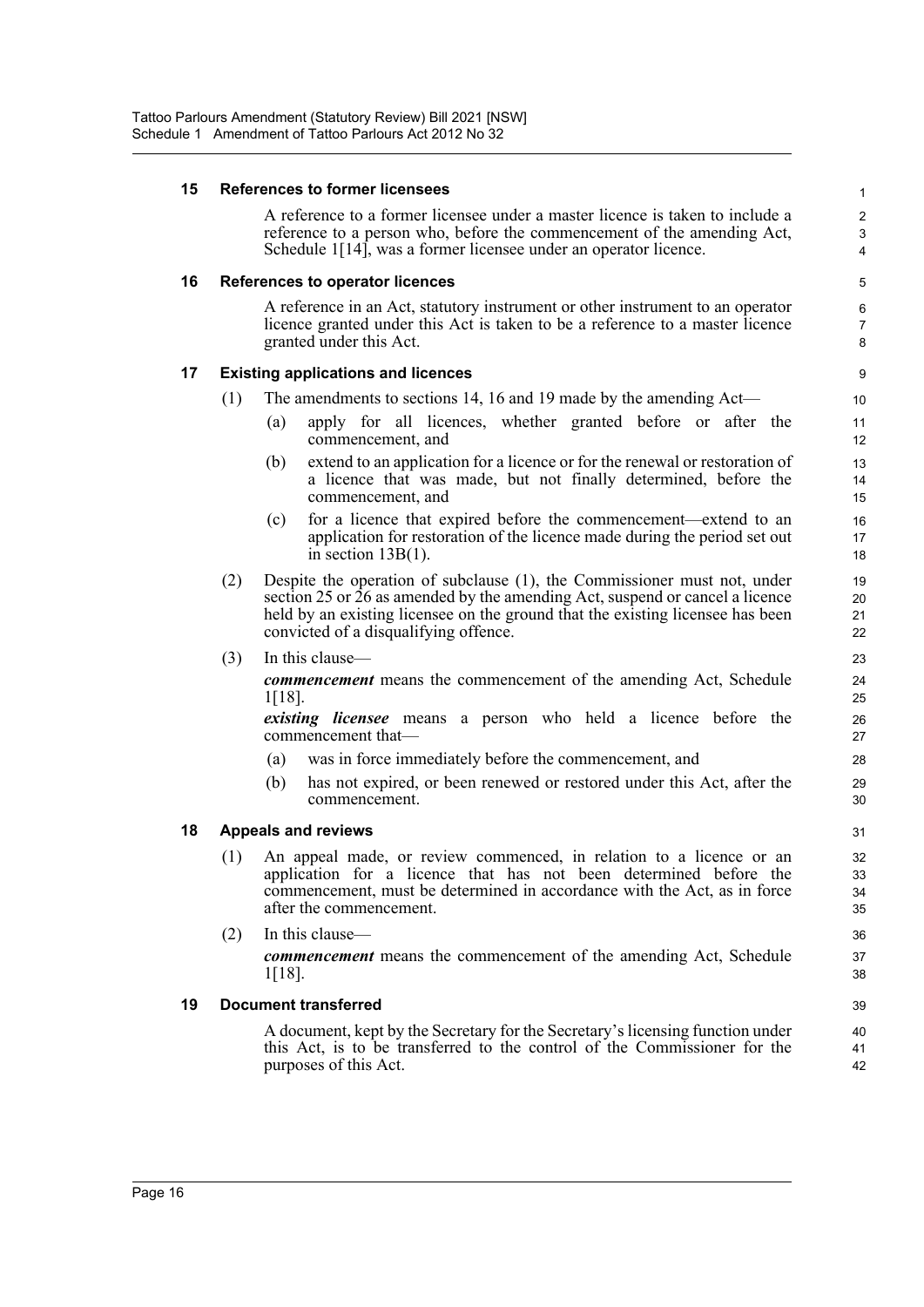<span id="page-22-0"></span>

|                  | <b>Schedule 2</b><br><b>Amendment of other Acts and instruments</b>                                                                | $\mathbf{1}$   |
|------------------|------------------------------------------------------------------------------------------------------------------------------------|----------------|
| 2.1              | Civil and Administrative Tribunal Act 2013 No 2                                                                                    | $\overline{2}$ |
|                  | <b>Schedule 5 Occupational Division</b>                                                                                            | 3              |
|                  | Omit "Tattoo Parlours Act 2012" from clause 4(1).                                                                                  | 4              |
|                  | Insert instead "Tattoo Industry Act 2012".                                                                                         | 5              |
| 2.2              | Crimes (Criminal Organisations Control) Act 2012 No 9                                                                              | 6              |
|                  | Section 27 Prohibition on carrying on of certain activities when interim control order<br>or control order takes effect            | 7<br>8         |
|                  | Omit "Tattoo Parlours Act 2012" from section 27(6), definition of <i>prescribed activity</i> ,<br>paragraph (j1).                  | 9<br>10        |
|                  | Insert instead "Tattoo Industry Act 2012".                                                                                         | 11             |
| $2.3\phantom{0}$ | <b>Criminal Procedure Regulation 2017</b>                                                                                          | 12             |
|                  | Schedule 3 NSW Government agencies and statutory bodies required to pay court<br>fees                                              | 13<br>14       |
|                  | Omit "Tattoo Parlours Act 2012" from the matter relating to the Department of Finance,<br>Services and Innovation, paragraph (ad). | 15<br>16       |
|                  | Insert instead "Tattoo Industry Act 2012".                                                                                         | 17             |
| 2.4              | Law Enforcement (Powers and Responsibilities) Act 2002 No 103                                                                      | 18             |
|                  | Section 148(1)(d) and Schedule 2                                                                                                   | 19             |
|                  | Omit "Tattoo Parlours Act 2012" wherever occurring.                                                                                | 20             |
|                  | Insert instead "Tattoo Industry Act 2012".                                                                                         | 21             |
| $2.5\,$          | Road Transport Act 2013 No 18                                                                                                      | 22             |
| [1]              | Sections 55(1)(e), 56(1)(vi) and 57(1)(d)(iv)                                                                                      | 23             |
|                  | Insert "or permit" after "licence" wherever occurring.                                                                             | 24             |
| $[2]$            | Sections 55(1)(e), 56(1)(vi) and 57                                                                                                | 25             |
|                  | Omit "Tattoo Parlours Act 2012" wherever occurring.                                                                                | 26             |
|                  | Insert instead "Tattoo Industry Act 2012".                                                                                         | 27             |
| $[3]$            | <b>Section 57(1)(hb)</b>                                                                                                           | 28             |
|                  | Omit "Secretary" wherever occurring. Insert instead "Commissioner".                                                                | 29             |
| [4]              | <b>Section 57(1)(hb)</b>                                                                                                           | 30             |
|                  | Insert "or permits" after "licences".                                                                                              | 31             |
| [5]              | Section 57(3)                                                                                                                      | 32             |
|                  | Omit "of the Security Industry Act 1997.". Insert instead—                                                                         | 33             |
|                  | $of$ —                                                                                                                             | 34             |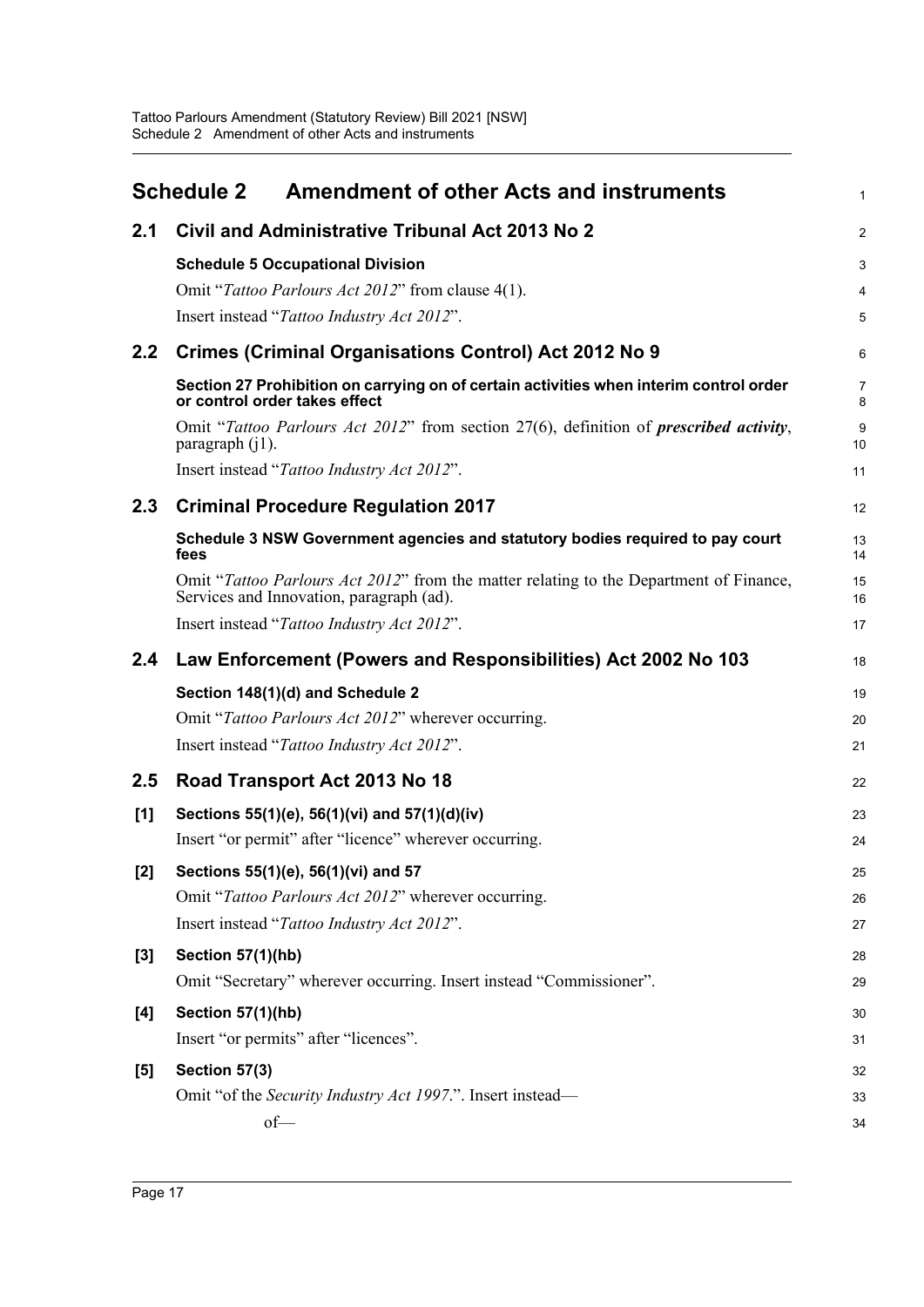|       | the Security Industry Act 1997, or<br>(a)<br>the Tattoo Industry Act 2012.<br>(b)                       | 1                       |
|-------|---------------------------------------------------------------------------------------------------------|-------------------------|
|       |                                                                                                         | $\overline{\mathbf{c}}$ |
| 2.6   | <b>State Records Regulation 2015</b>                                                                    | 3                       |
|       | Schedule 1 Provisions excepted from operation of section 21                                             | 4                       |
|       | Omit "Tattoo Parlours Act 2012" from Schedule 1, clause 2.                                              | 5                       |
|       | Insert instead "Tattoo Industry Act 2012".                                                              | 6                       |
| 2.7   | <b>Tattoo Parlours Regulation 2013</b>                                                                  | 7                       |
| [1]   | <b>Clause 1 Name of Regulation</b>                                                                      | 8                       |
|       | Omit "Tattoo Parlours Regulation 2013".                                                                 | 9                       |
|       | Insert instead "Tattoo Industry Regulation 2013".                                                       | 10                      |
| $[2]$ | <b>Clause 3 Definitions</b>                                                                             | 11                      |
|       | Omit "Tattoo Parlours Act 2012" from clause 3(1), definition of the Act.                                | 12                      |
|       | Insert instead "Tattoo Industry Act 2012".                                                              | 13                      |
| $[3]$ | Part 2, heading                                                                                         | 14                      |
|       | Omit "-tattooing shows".                                                                                | 15                      |
| [4]   | Part 2, Division 1, heading                                                                             | 16                      |
|       | Insert before Part 2, clause 3A-                                                                        | 17                      |
|       | <b>Division 1</b><br><b>Tattooing shows</b>                                                             | 18                      |
| [5]   | Clauses 4, 12(1)(d), 13(1), 15–19, 22, 24(1) and 26B(5), definition of "application fee"                | 19                      |
|       | Omit "an operator licence" wherever occurring. Insert instead "a master licence".                       | 20                      |
| [6]   | Clauses 4, 6(1), 7, 13, 15–17, 21(1), 25(c), 26(3), 26A, 26B(2) and 27 and Schedule 1,<br>clause 4      | 21<br>22                |
|       | Omit "Secretary" wherever occurring. Insert instead "Commissioner".                                     | 23                      |
| $[7]$ | Clauses $4(6)(a)$ and $6(4)(b)$                                                                         | 24                      |
|       | Insert "permanent" before "Australian resident" wherever occurring.                                     | 25                      |
| [8]   | Clause $7(3)(a)$                                                                                        | 26                      |
|       | Omit ", if so, any security determinations made by the Commissioner in relation to the<br>application". | 27<br>28                |
|       | Insert instead "the decision made in relation to the application".                                      | 29                      |
| [9]   | Part 2, Division 2                                                                                      | 30                      |
|       | Insert after section 7A-                                                                                | 31                      |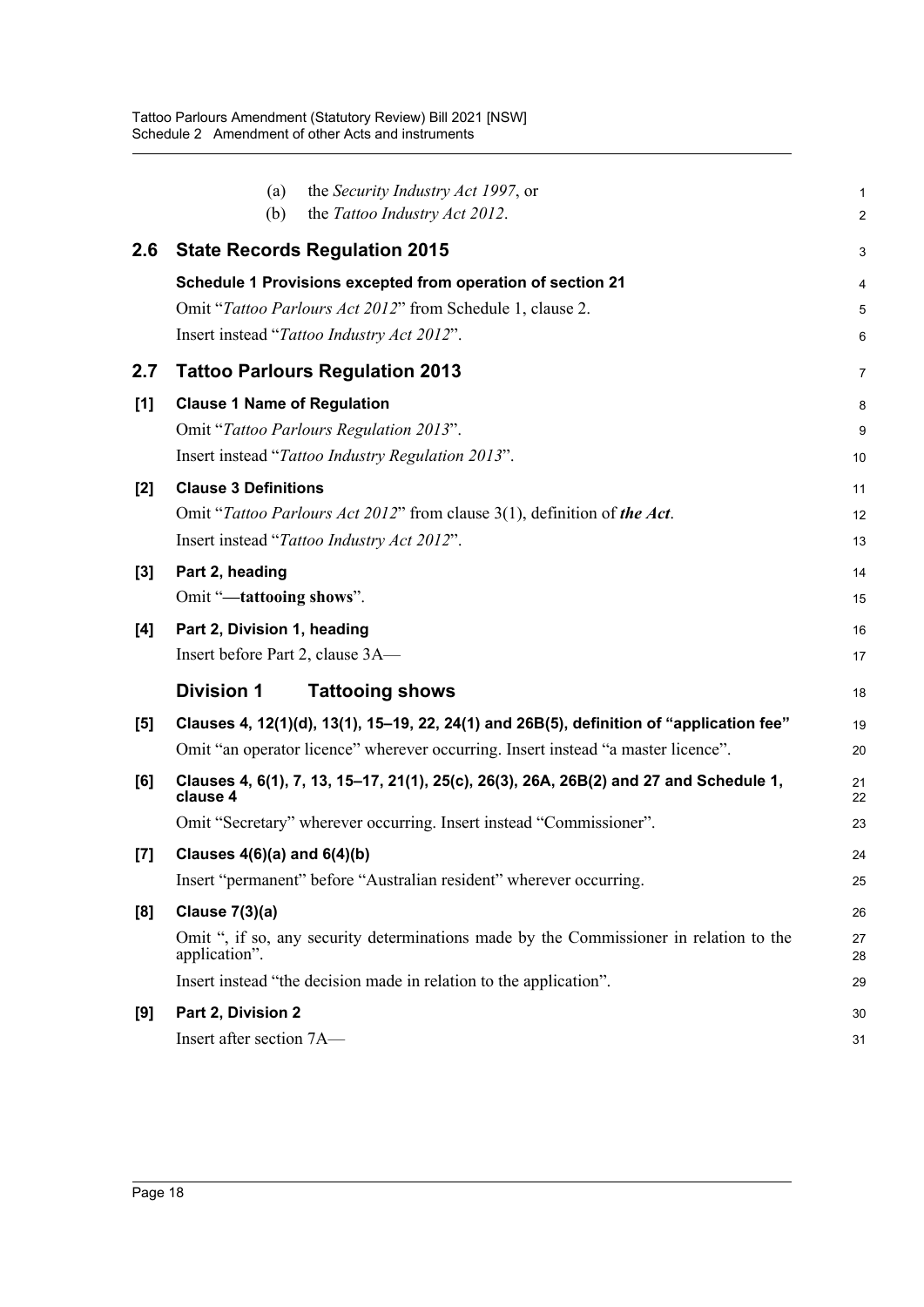|     | <b>Division 2</b> | <b>Visiting tattooist permits</b>                                                                                                                                                                                                                                          | $\mathbf{1}$                   |
|-----|-------------------|----------------------------------------------------------------------------------------------------------------------------------------------------------------------------------------------------------------------------------------------------------------------------|--------------------------------|
| 8   |                   | <b>Maximum period of permit</b>                                                                                                                                                                                                                                            | $\boldsymbol{2}$               |
|     |                   | For the purposes of the Act, section $26A(3)$ , the maximum period a visiting<br>tattooist permit may be granted is 3 months.                                                                                                                                              | $\ensuremath{\mathsf{3}}$<br>4 |
| 9   |                   | Information to accompany applications for visiting tattooist permits                                                                                                                                                                                                       | 5                              |
|     |                   | The following information is prescribed for the purposes of the Act, section<br>$26B(2)(b)$ —                                                                                                                                                                              | 6<br>$\overline{7}$            |
|     |                   | the full name of the applicant,<br>(a)                                                                                                                                                                                                                                     | 8                              |
|     |                   | the date and place of birth of the applicant,<br>(b)                                                                                                                                                                                                                       | 9                              |
|     |                   | the address at which the applicant intends to reside while in Australia,<br>(c)<br>and, if the applicant's postal address is different from the intended<br>residential address, the applicant's postal address.                                                           | 10<br>11<br>12                 |
| 10  |                   | Documents to accompany applications for visiting tattooist permits                                                                                                                                                                                                         | 13                             |
|     | (1)               | The following documents are prescribed for the purposes of the Act, section<br>$26B(2)(c)$ and $(3)$ —                                                                                                                                                                     | 14<br>15                       |
|     |                   | a copy of the applicant's passport,<br>(a)                                                                                                                                                                                                                                 | 16                             |
|     |                   | another kind of identification, issued by the Government, the<br>(b)<br>Commonwealth Government, the Government of another State or<br>Territory, or an overseas government,                                                                                               | 17<br>18<br>19                 |
|     |                   | if the applicant has a copy of a visa issued to the applicant to enter<br>(c)<br>Australia—a copy of the visa.                                                                                                                                                             | 20<br>21                       |
|     | (2)               | For the purposes of the Act, section $26B(4)$ , if a copy of the visa issued to the<br>applicant was not included in the application, the applicant must provide the<br>Commissioner evidence that the applicant has applied for a visa on request of<br>the Commissioner. | 22<br>23<br>24<br>25           |
| 11  |                   | Time required to make application for visiting tattooist permit                                                                                                                                                                                                            | 26                             |
|     |                   | For the purposes of the Act, section $26B(2)(d)$ , an application for a visiting<br>tattooist permit must be made at least 28 days before the proposed<br>commencement date for the permit.                                                                                | 27<br>28<br>29                 |
| 11A |                   | Grounds for refusing to grant visiting tattooist permits                                                                                                                                                                                                                   | 30                             |
|     |                   | For the purposes of the Act, section 26C, the Commissioner may refuse an<br>application for a visiting tattooist permit if-                                                                                                                                                | 31<br>32                       |
|     |                   | the grant of the permit would result in more than 2 visiting tattooist<br>(a)<br>permits being granted to the same individual in the same calendar year,<br><b>or</b>                                                                                                      | 33<br>34<br>35                 |
|     |                   | the Commissioner is satisfied the application was not properly made, or<br>(b)                                                                                                                                                                                             | 36                             |
|     |                   | (c)<br>the Commissioner is satisfied that the applicant is not a fit and proper<br>person to be granted a permit, or                                                                                                                                                       | 37<br>38                       |
|     |                   | the Commissioner is satisfied that a close associate of the applicant is<br>(d)<br>not a fit and proper person, or                                                                                                                                                         | 39<br>40                       |
|     |                   | the Commissioner is satisfied that it would be contrary to the public<br>(e)<br>interest for the applicant to be granted a permit, or                                                                                                                                      | 41<br>42                       |
|     |                   | the Commissioner is satisfied that the applicant has, within the period<br>(f)<br>of 10 years before the application for the permit was made, been                                                                                                                         | 43<br>44                       |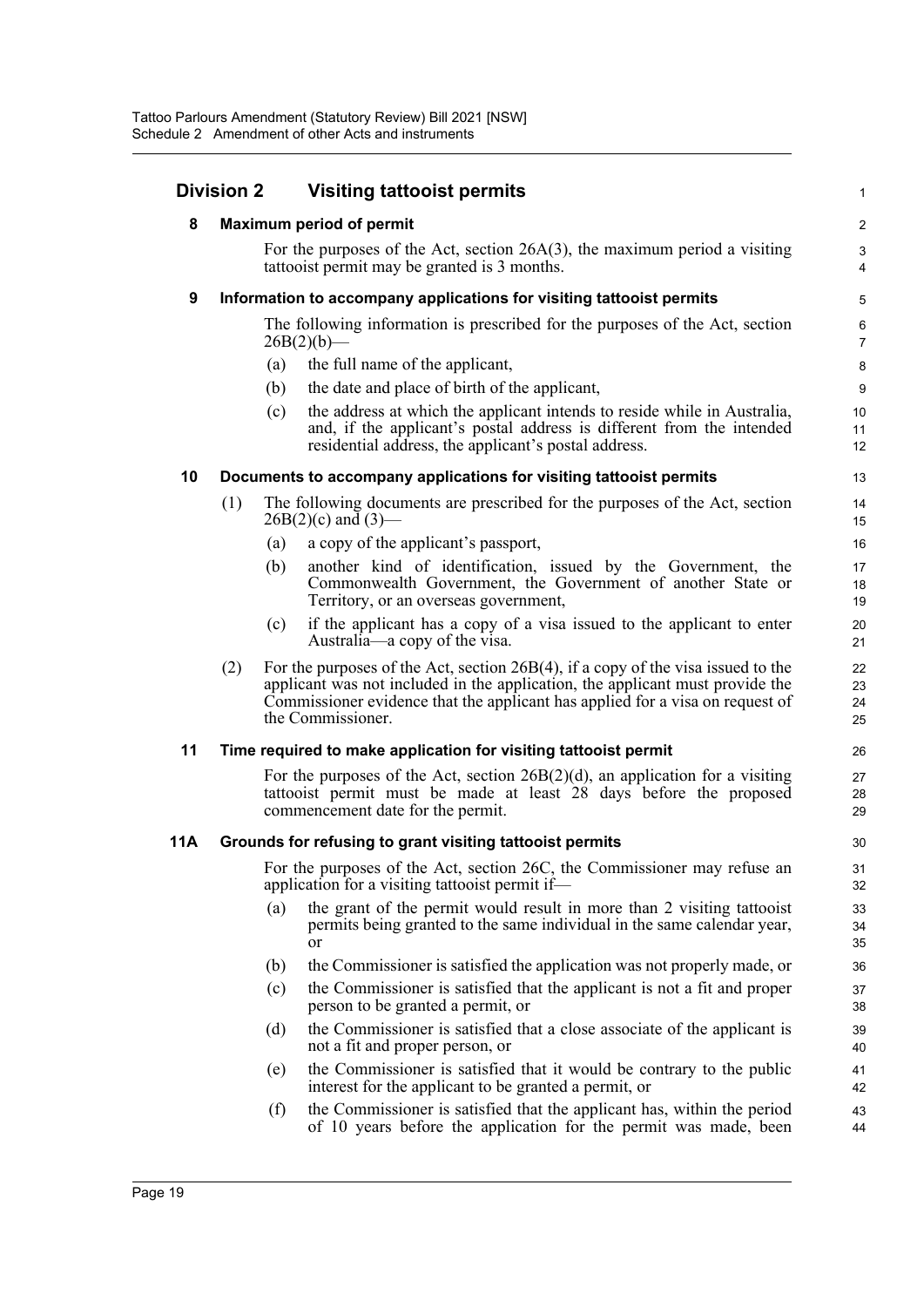|        | convicted in New South Wales or elsewhere of a disqualifying offence<br>for the type of permit applied for, whether or not the offence is an<br>offence under New South Wales law, or | $\mathbf 1$<br>$\overline{c}$<br>3 |
|--------|---------------------------------------------------------------------------------------------------------------------------------------------------------------------------------------|------------------------------------|
|        | the Commissioner is satisfied that the applicant—<br>(g)                                                                                                                              | $\overline{\mathbf{4}}$            |
|        | is a member of a prescribed criminal organisation, or<br>(i)                                                                                                                          | $\mathbf 5$                        |
|        | was a member of a prescribed criminal organisation in the period<br>(i)<br>of 12 months before making the application.                                                                | $\,6$<br>$\overline{7}$            |
| $[10]$ | Clause 13 Additional grounds for refusing to grant licences                                                                                                                           | 8                                  |
|        | Omit "operator licence" from clause 13(1), heading. Insert instead "master licence".                                                                                                  | 9                                  |
| $[11]$ | Clauses 13(1) and (2) and 21(1)                                                                                                                                                       | 10                                 |
|        | Omit "a relevant Minister" wherever occurring. Insert instead "the Minister".                                                                                                         | 11                                 |
| $[12]$ | <b>Clause 13(3)</b>                                                                                                                                                                   | 12                                 |
|        | Omit the subclause. Insert instead—                                                                                                                                                   | 13                                 |
|        | In this clause-<br>(3)                                                                                                                                                                | 14                                 |
|        | <b>Minister</b> means the Minister administering the <i>Police Act 1990</i> .                                                                                                         | 15                                 |
| $[13]$ | <b>Clause 13A</b>                                                                                                                                                                     | 16                                 |
|        | Insert after clause 13-                                                                                                                                                               | 17                                 |
|        | 13A<br><b>Prescribed criminal organisations</b>                                                                                                                                       | 18                                 |
|        | For the purposes of the Act, section 4A, definition of <i>prescribed criminal</i><br><i>organisation</i> , the bodies and groups listed in Schedule 3 are prescribed.                 | 19<br>20                           |
| $[14]$ | Part 3, Division 3, heading                                                                                                                                                           | 21                                 |
|        | Omit "operator licences". Insert instead "master licences".                                                                                                                           | 22                                 |
| $[15]$ | Clauses 15 and 16, headings                                                                                                                                                           | 23                                 |
|        | Omit "operator licence" wherever occurring. Insert instead "master licence".                                                                                                          | 24                                 |
| $[16]$ | <b>Clause 20</b>                                                                                                                                                                      | 25                                 |
|        | Omit the clause. Insert instead-                                                                                                                                                      | 26                                 |
|        | 20<br>Display of licensing information certificate-the Act, s 24                                                                                                                      | 27                                 |
|        | For the purposes of the Act, section 24, a licensing information certificate<br>issued by the Commissioner for the licensed premises is prescribed.                                   | 28<br>29                           |
| $[17]$ | <b>Clause 21</b>                                                                                                                                                                      | 30                                 |
|        | Omit "operator licences" wherever occurring. Insert instead "master licences".                                                                                                        | 31                                 |
| $[18]$ | <b>Clause 21(2)</b>                                                                                                                                                                   | 32                                 |
|        | Omit the subclause. Insert instead—                                                                                                                                                   | 33                                 |
|        | In this clause-<br>(2)                                                                                                                                                                | 34                                 |
|        | <b>Minister</b> means the Minister administering the <i>Police Act 1990</i> .                                                                                                         | 35                                 |
| $[19]$ | Clause 22 Tattooing procedures log to be kept for licensed premises                                                                                                                   | 36                                 |
|        | Omit "the operator licence" from clause 22(1). Insert instead "the master licence".                                                                                                   | 37                                 |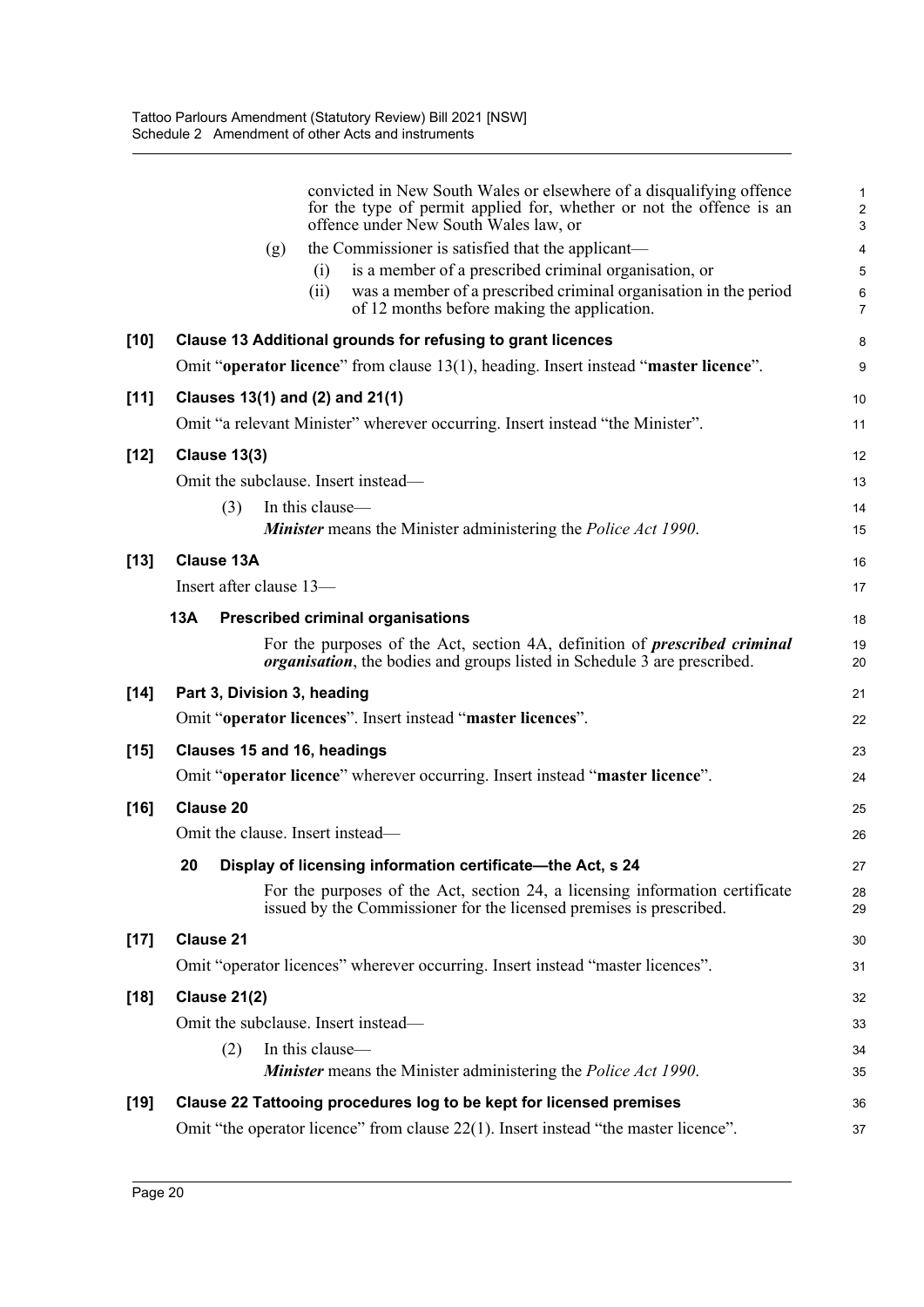| <b>Clause 22(2)</b>                                                                  |                                                             |                                                                                                                                                                                                                                                                                                                                                                                                                                                                                                     |
|--------------------------------------------------------------------------------------|-------------------------------------------------------------|-----------------------------------------------------------------------------------------------------------------------------------------------------------------------------------------------------------------------------------------------------------------------------------------------------------------------------------------------------------------------------------------------------------------------------------------------------------------------------------------------------|
|                                                                                      |                                                             |                                                                                                                                                                                                                                                                                                                                                                                                                                                                                                     |
| <b>Clause 26 Fees</b>                                                                |                                                             |                                                                                                                                                                                                                                                                                                                                                                                                                                                                                                     |
| Commissioner)" from clause $26(3)(a)$ .                                              |                                                             |                                                                                                                                                                                                                                                                                                                                                                                                                                                                                                     |
| Clause 26A, heading                                                                  |                                                             |                                                                                                                                                                                                                                                                                                                                                                                                                                                                                                     |
| Omit "Secretary's". Insert instead "Commissioner's".                                 |                                                             |                                                                                                                                                                                                                                                                                                                                                                                                                                                                                                     |
| <b>Schedule 1 Fees</b>                                                               |                                                             |                                                                                                                                                                                                                                                                                                                                                                                                                                                                                                     |
| Insert after Part 1, table, item 1—                                                  |                                                             |                                                                                                                                                                                                                                                                                                                                                                                                                                                                                                     |
| 1A<br>1.08<br>Application for visiting tattooist<br>permit—the Act, $s26B(2)(c)(ii)$ | 1.08                                                        | 2.16                                                                                                                                                                                                                                                                                                                                                                                                                                                                                                |
| Schedule 1, Part 1<br>$[24]$                                                         |                                                             |                                                                                                                                                                                                                                                                                                                                                                                                                                                                                                     |
|                                                                                      |                                                             |                                                                                                                                                                                                                                                                                                                                                                                                                                                                                                     |
| Schedule 1, Part 1                                                                   |                                                             |                                                                                                                                                                                                                                                                                                                                                                                                                                                                                                     |
|                                                                                      |                                                             |                                                                                                                                                                                                                                                                                                                                                                                                                                                                                                     |
| Schedule 1, Part 1                                                                   |                                                             |                                                                                                                                                                                                                                                                                                                                                                                                                                                                                                     |
| Omit "Fees for operators and tattooists".                                            |                                                             |                                                                                                                                                                                                                                                                                                                                                                                                                                                                                                     |
|                                                                                      |                                                             |                                                                                                                                                                                                                                                                                                                                                                                                                                                                                                     |
| Schedule 1, Part 1, item 8                                                           |                                                             |                                                                                                                                                                                                                                                                                                                                                                                                                                                                                                     |
| Insert "or permit" after "licence".                                                  |                                                             |                                                                                                                                                                                                                                                                                                                                                                                                                                                                                                     |
| $[28]$<br><b>Schedule 2 Penalty notice offences</b>                                  |                                                             |                                                                                                                                                                                                                                                                                                                                                                                                                                                                                                     |
| Insert in appropriate order—                                                         |                                                             |                                                                                                                                                                                                                                                                                                                                                                                                                                                                                                     |
| Section $8A(1)$ and $(2)$                                                            |                                                             |                                                                                                                                                                                                                                                                                                                                                                                                                                                                                                     |
| Section $8A(3)–(5)$<br>\$550                                                         |                                                             |                                                                                                                                                                                                                                                                                                                                                                                                                                                                                                     |
| <b>Schedule 3</b>                                                                    |                                                             |                                                                                                                                                                                                                                                                                                                                                                                                                                                                                                     |
| Insert after Schedule 2-                                                             |                                                             |                                                                                                                                                                                                                                                                                                                                                                                                                                                                                                     |
|                                                                                      |                                                             |                                                                                                                                                                                                                                                                                                                                                                                                                                                                                                     |
|                                                                                      |                                                             |                                                                                                                                                                                                                                                                                                                                                                                                                                                                                                     |
|                                                                                      |                                                             | clause 13A                                                                                                                                                                                                                                                                                                                                                                                                                                                                                          |
|                                                                                      |                                                             |                                                                                                                                                                                                                                                                                                                                                                                                                                                                                                     |
|                                                                                      |                                                             |                                                                                                                                                                                                                                                                                                                                                                                                                                                                                                     |
|                                                                                      |                                                             |                                                                                                                                                                                                                                                                                                                                                                                                                                                                                                     |
| <b>Brothers</b> for Life<br>Comanchero                                               |                                                             |                                                                                                                                                                                                                                                                                                                                                                                                                                                                                                     |
|                                                                                      | <b>Schedule 3</b><br><b>Bandidos</b><br><b>Black Uhlans</b> | Omit "former operator licence". Insert instead "former master licence".<br>Omit "(other than on the ground of an adverse security determination made by the<br>Omit "Operator of body art tattooing business". Insert instead "Master licences".<br>Omit "operator licence" wherever occurring. Insert instead "master licence".<br>Insert instead "Fees for replacement licences and permits".<br>for a corporation-\$1,100<br>for an individual-\$550<br><b>Prescribed criminal organisations</b> |

Tattoo Parlours Amendment (Statutory Review) Bill 2021 [NSW]

Schedule 2 Amendment of other Acts and instruments